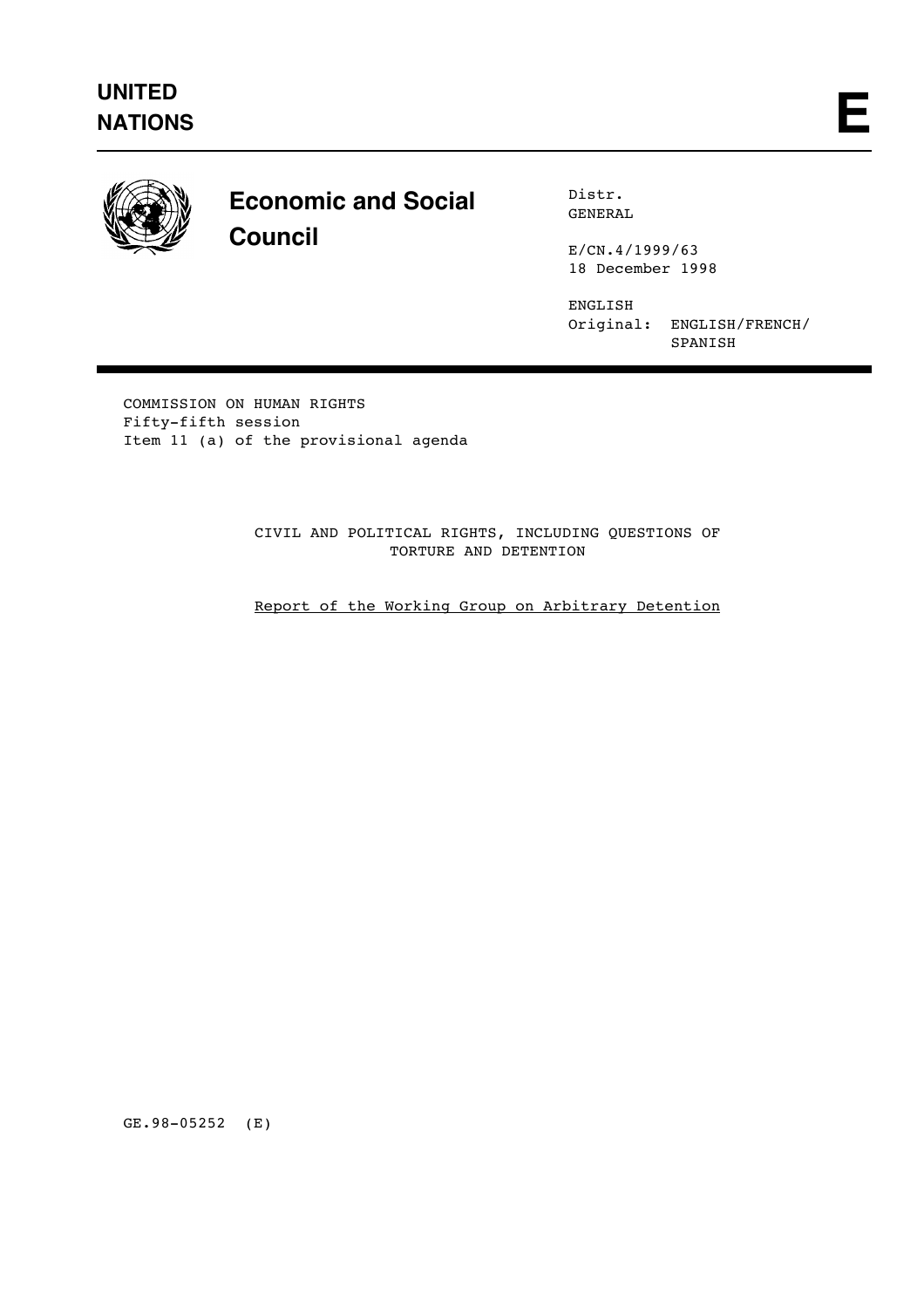#### CONTENTS

# Paragraphs Page Introduction  $\ldots \ldots \ldots \ldots \ldots \ldots \ldots$ I. ACTIVITIES OF THE WORKING GROUP .......... 2 - 61 3 A. Handling of communications addressed to the Working Group ............... 2 - 18 3 B. Country missions . . . . . . . . . . . . . . 19 - 36 10 C. Cooperation with the Commission on Human Rights . . . . . . . . . . . . . . . . 37 - 51 13 D. The mandate of the Group  $\ldots$ .......... 52 - 61 16 II. SITUATION REGARDING IMMIGRANTS AND ASYLUM SEEKERS . 62 - 70 18 A. Scope ..................... 64 - 68 18 B. Criteria for determining whether or not the custody is arbitrary  $\ldots \ldots \ldots \ldots$ . 69 - 70 19 III. CONCLUSIONS AND RECOMMENDATIONS . . . . . . . . . 71 - 80 20 A. The specificity of the Group's mandate . . . . 71 - 75 20 B. Immigrants and asylum seekers . . . . . . . . 76 - 78 21 C. Military justice . . . . . . . . . . . . . . 79 - 80 21 Annex Statistics .......................... 23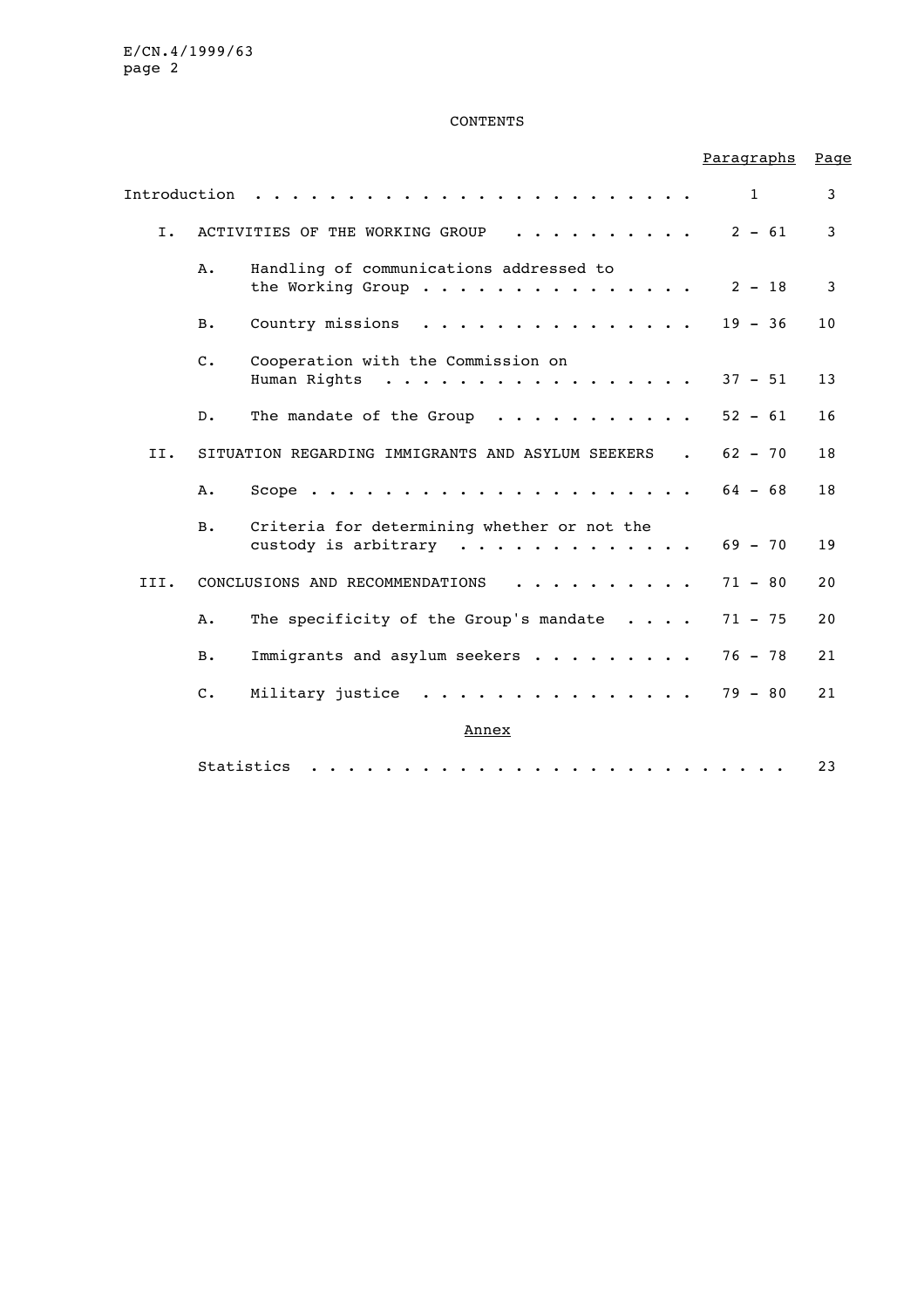#### **Introduction**

1. The Working Group on Arbitrary Detention was established by the Commission on Human Rights in its resolution 1991/42. Commission resolution 1997/50 spells out the revised mandate of the Group, which is to investigate cases of deprivation of liberty imposed arbitrarily, provided that no final decision has been taken in such cases by local courts in conformity with domestic law, with the standards set forth in the Universal Declaration of Human Rights and with the relevant international instruments accepted by the States concerned. The Working Group is composed of the following five independent experts: Mr. R. Garretón (Chile); Mr. L. Joinet (France); Mr. L. Kama (Senegal); Mr. K. Sibal (India); Mr. P. Uhl (Czech Republic and Slovakia). At its eighteenth session (in May 1997), the Group, at the proposal of its Chairman, Mr. Joinet, decided to amend its methods of work to the effect that at the end of each mandate the Chairman and the Vice-Chairman of the Group should resign, and an election be held to replace them. In pursuance of this amendment, the Group elected Mr. K. Sibal as Chairman-Rapporteur and Mr. L. Joinet as Vice-Chairman. The Group has so far submitted seven reports to the Commission, covering the period 1991-1998 (E/CN.4/1992/20, E/CN.4/1993/24, E/CN.4/1994/27, E/CN.4/1995/31 and Add.1-4, E/CN.4/1996/40 and Add.1, E/CN.4/1997/4 and Add.1-3, and E/CN.4/1998/44 and Add.1-2). The Working Group's initial three-year mandate was first extended by the Commission in 1994; in 1997 it was extended for another three years.

## I. ACTIVITIES OF THE WORKING GROUP

2. The present report covers the period from January to December 1998, during which the Working Group held its twenty-first, twenty-second and twenty-third sessions.

#### A. Handling of communications addressed to the Working Group

## 1. Communications transmitted to Governments and currently being dealt with

3. During the period under review, the Working Group transmitted 32 communications concerning 135 new cases of alleged arbitrary detention (12 women and 123 men) involving the following countries: Bahrain (one communication - 1 case); Cameroon (one communication - 1 case); Chad (one communication - 1 case); Eqypt (two communications - 2 cases); Equatorial Guinea (one communication - 1 case); Ethiopia (three communications - 39 cases); India (one communication - 5 cases); Indonesia (two communications - 15 cases); Israel (two communications - 2 cases); Myanmar (one communication - 14 cases); Mexico (one communication - 1 case); Nigeria (two communications - 28 cases); Palestine (two communications - 3 cases); People's Republic of China (three communications - 4 cases); Philippines (one communication - 1 case); Russian Federation (one communication - 1 case); Tunisia (one communication - 1 case); Turkey (two communications - 9 cases); United States (two communications - 4 cases); Viet Nam (two communications - 2 cases).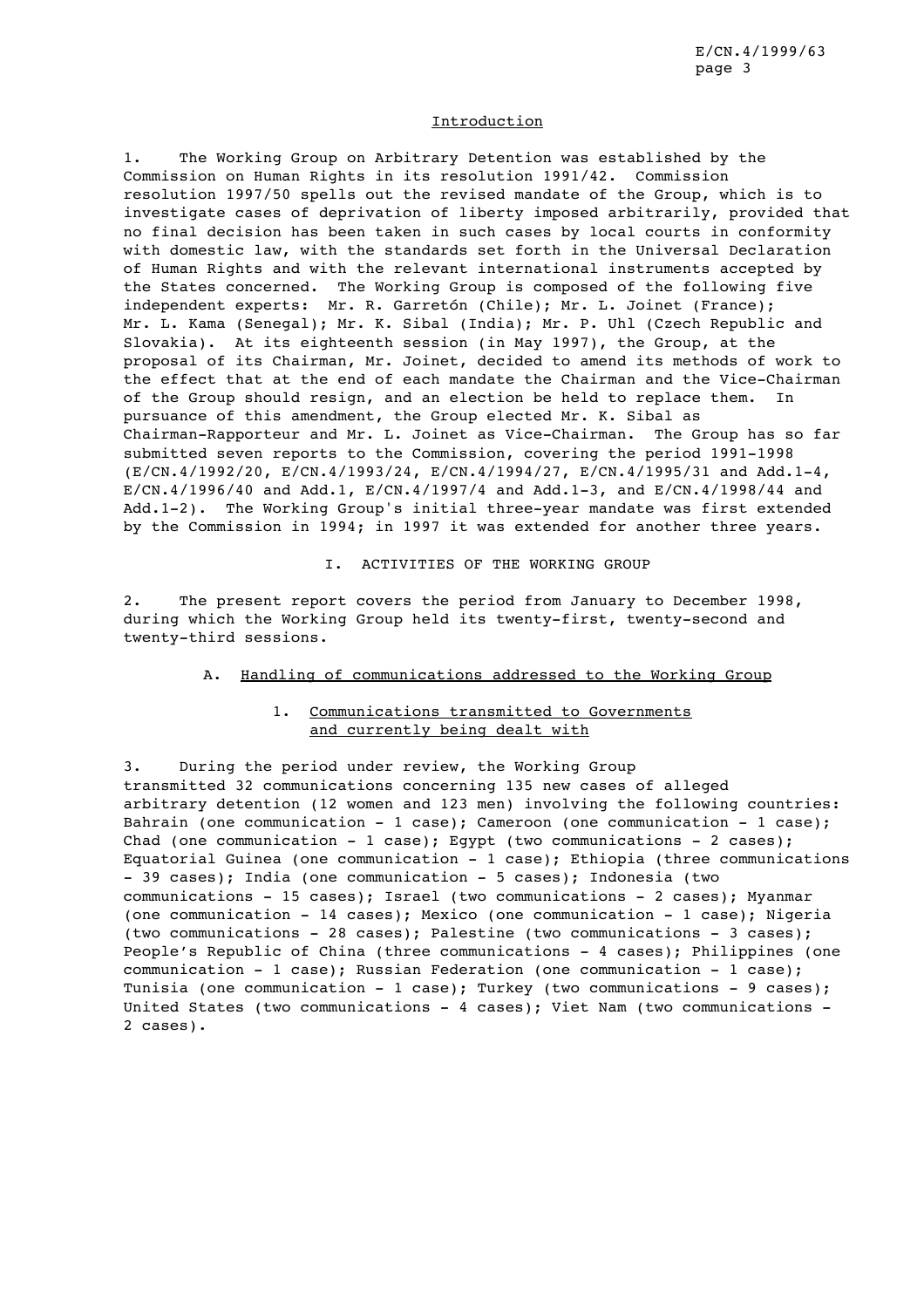4. Out of the 19 Governments concerned, the Governments of the following 12 countries provided information on all or some of the cases transmitted to them: Bahrain, China (reply to one communication), Egypt (reply to one communication), Ethiopia (reply to two communications), India, Indonesia (reply to one communication), Mexico, Palestine, the Philippines, Turkey, the United States of America (reply to one communication) and Viet Nam.

5. Apart from the above-mentioned replies, the Government of Indonesia communicated information concerning cases on which the Group had already adopted opinions.

6. The Governments of Cameroon, Chad, Israel, Myanmar, Nigeria and the Russian Federation did not provide the Working Group with any reply concerning cases submitted to them, although the 90-day deadline had expired. With regard to four communications, concerning Equatorial Guinea, the People's Republic of China, Palestine and Viet Nam, the 90-day deadline had not yet expired when the present report was adopted by the Group.

7. A description of the cases transmitted and the contents of the Governments' replies will be found in the relevant decisions and opinions adopted by the Working Group (E/CN.4/1999/63/Add.1).

8. With regard to the sources which reported alleged cases of arbitrary detention to the Working Group, of the 135 individual cases submitted by the Working Group to Governments during the period under consideration, 6 were based on information communicated by the detained persons themselves or by members of their families or relatives, 56 on information communicated by local or regional non-governmental organizations, 59 on information provided by international non-governmental organizations enjoying consultative status with the Economic and Social Council and 14 on information provided by the United Nations Development Programme.

## 2. Opinions of the Working Group

9. It is recalled that the Working Group, in order to avoid any controversy over the interpretation of its mandate, decided to refer to its conclusions on individual cases submitted to it as "opinions" and no longer as "decisions", as of its eighteenth session, in May 1997.

10. During the first two sessions in 1998, the Working Group adopted 21 opinions concerning 92 persons in 15 countries. Some details of the opinions adopted at those sessions are provided in the table below. The complete text of opinions 1/1998 to 21/1998 can be found in Addendum 1 to the present report. The table also includes some details of the opinions adopted at the Working Group's twenty-third session which could not, for technical reasons, be included in an annex to the report.

11. In accordance with its methods of work (E/CN.4/1998/44, annex I, para. 18), the Working Group, in addressing its opinions to Governments, drew their attention to Commission resolution 1997/50 requesting them to take account of the Working Group's views and, where necessary, to take appropriate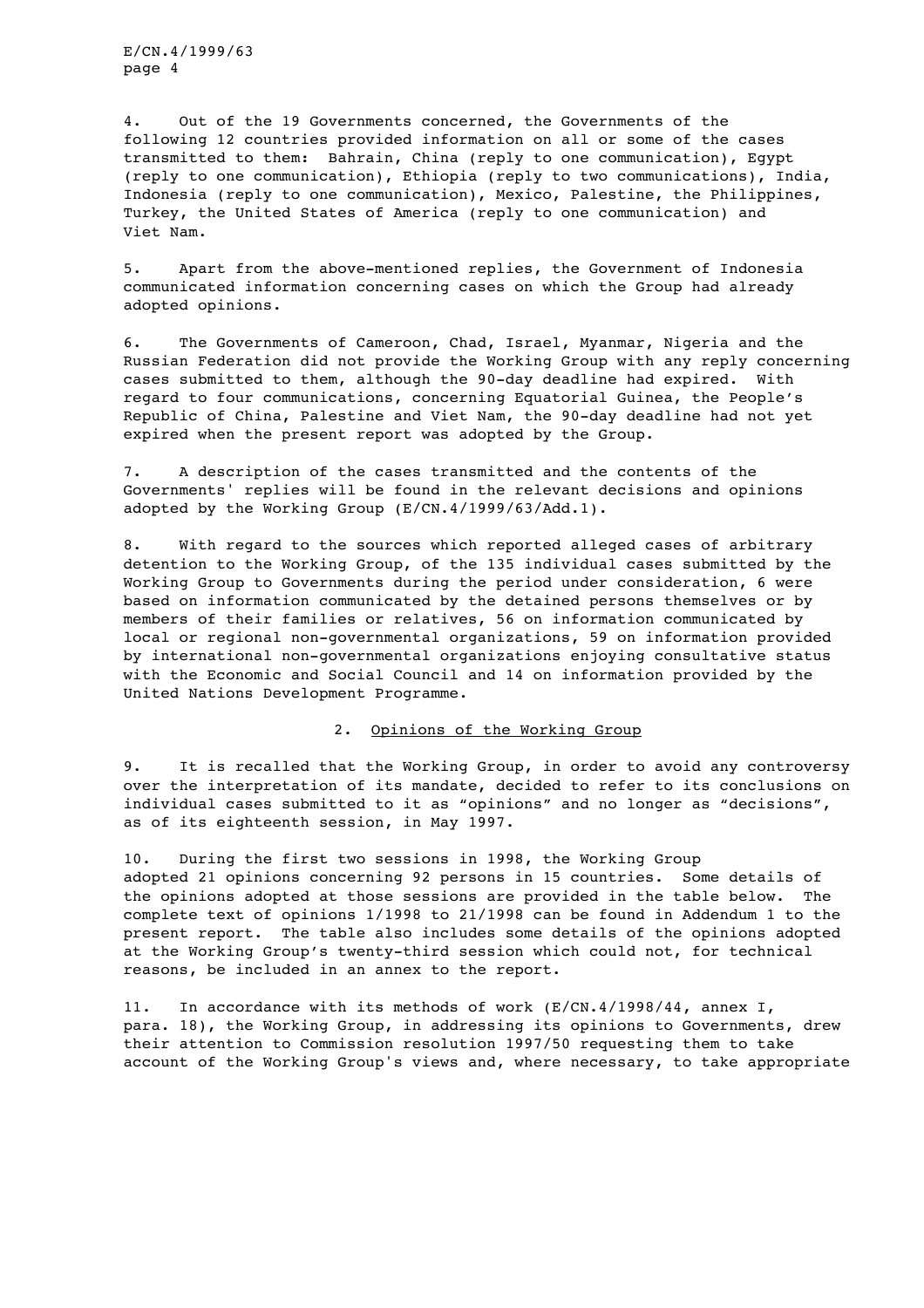steps to remedy the situation of persons arbitrarily deprived of their liberty and to inform the Working Group of the steps they had taken. On the expiry of a three-week deadline the opinions were also transmitted to the source.

| Opinion<br>No. | Country                 | Reply from<br>the<br>Government | Person(s)<br>concerned                                                                                                             | Opinion                                                                                                                                                                                               |  |
|----------------|-------------------------|---------------------------------|------------------------------------------------------------------------------------------------------------------------------------|-------------------------------------------------------------------------------------------------------------------------------------------------------------------------------------------------------|--|
| 1/1998         | Cuba                    | Yes                             | Félix A. Bonne<br>Carcasés; René<br>Gómez Manzano;<br>Vladimiro Roca<br>Antunes; María<br>Beatriz Roque<br>Cabello                 | Arbitrary,<br>category II                                                                                                                                                                             |  |
| 2/1998         | United Arab<br>Emirates | Yes                             | Elie Dib Ghaled                                                                                                                    | Arbitrary,<br>categories I and II;<br>in respect of sentence<br>to corporal<br>punishment, matter<br>referred to Special<br>Rapporteur on torture.                                                    |  |
| 3/1998         | Eritrea                 | No.                             | Ruth Simon                                                                                                                         | Arbitrary,<br>category III                                                                                                                                                                            |  |
| 4/1998         | Maldives                | No.                             | Wu Mei De                                                                                                                          | Arbitrary,<br>category III                                                                                                                                                                            |  |
| 5/1998         | Ethiopia                | No.                             | Abdella "Mazagaja"<br>Ahmed Teso                                                                                                   | Arbitrary,<br>category II                                                                                                                                                                             |  |
| 6/1998         | Bahrain                 | Yes                             | Jaffer Haj Mansur<br>Al-Ekry; Ali<br>Mohamed Ali<br>Al-Ekry; Mahdi<br>Mohamed Ali<br>Al-Ekry and<br>Hussain Mohamed<br>Ali Al-Ekry | Arbitrary,<br>category III, for Ali<br>Mohamed Ali Al-Ekry<br>and Mahdi Mohamed Ali<br>Al-Ekry;<br>Kept under review for<br>Jaffer Haj Mansur<br>Al-Ekry;<br>Filed for Hussain<br>Mohamed Ali Al-Ekry |  |
| 7/1998         | Viet Nam                | No                              | Ngoc An Phan and<br>Buu Hoa Ho                                                                                                     | Arbitrary,<br>category II                                                                                                                                                                             |  |

# Opinions adopted during the twenty-first to twenty-third sessions of the Working Group on Arbitrary Detention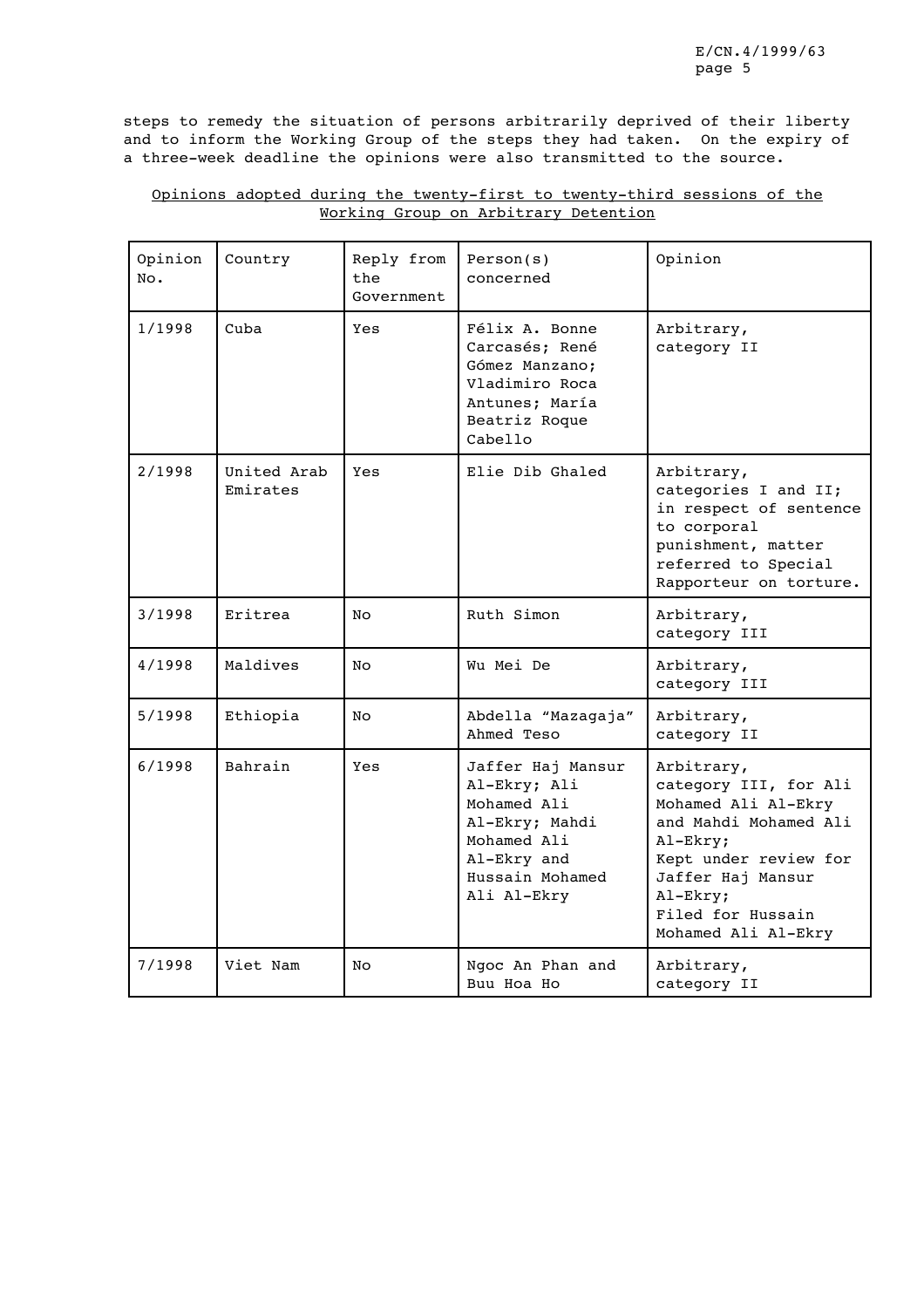| Opinion<br>No. | Country              | Reply from<br>the<br>Government | Person(s)<br>concerned                                                                     | Opinion                                                                                                                                                                                                                                                                                                    |  |
|----------------|----------------------|---------------------------------|--------------------------------------------------------------------------------------------|------------------------------------------------------------------------------------------------------------------------------------------------------------------------------------------------------------------------------------------------------------------------------------------------------------|--|
| 8/1998         | Israel               | No                              | Abbas Hasan 'Abd<br>al Husayin Surur<br>and 21 others*                                     | Arbitrary, category I<br>(with regard to<br>Lebanese nationals<br>transferred to Israel<br>and kept detained<br>after expiry of<br>sentences);<br>Arbitrary, category<br>III (for Lebanese<br>nationals transferred<br>to Israel and placed<br>in administrative<br>detention without<br>charge or trial). |  |
| 9/1998         | Israel               | No                              | Hasan Fataftah,<br>Samir Shallaldah,<br>Usama Barhan,<br>Nasser Jarrar and<br>Suha Bechara | Arbitrary,<br>category III                                                                                                                                                                                                                                                                                 |  |
| 10/1998        | Israel               | No                              | Ribhi Qattamesh,<br>Imad Sabi and<br>Derar Al Aza                                          | Arbitrary,<br>category III                                                                                                                                                                                                                                                                                 |  |
| 11/1998        | Israel               | No                              | Bassam 'AbuAqr,<br>'Abd Al-Rahman<br>'Abd Al-Ahmar, and<br>Khaled Deleisheh                | Arbitrary,<br>category III                                                                                                                                                                                                                                                                                 |  |
| 12/1998        | Indonesia            | No                              | Adnan Beuransyah                                                                           | Arbitrary,<br>category II                                                                                                                                                                                                                                                                                  |  |
| 13/1998        | Bhutan               | Yes                             | Taw Tshering,<br>Samten Lhendup,<br>Tshampa Wangchuk<br>and Shampa Ngawang<br>Tenzin       | Arbitrary,<br>category II                                                                                                                                                                                                                                                                                  |  |
| 14/1998        | Republic of<br>Korea | Yes                             | Kim Yong and Suh<br>Joon-Shik                                                              | Victims released; case<br>filed                                                                                                                                                                                                                                                                            |  |
| 15/1998        | Yugoslavia           | Yes                             | Avni Klinaku and<br>17 others*                                                             | Case filed<br>provisionally                                                                                                                                                                                                                                                                                |  |
| 16/1998        | Palestine            | Yes                             | Shafeq Abd<br>Al-Wahab                                                                     | Case transmitted to<br>Working Group on<br>Enforced or<br>Involuntary<br>Disappearances                                                                                                                                                                                                                    |  |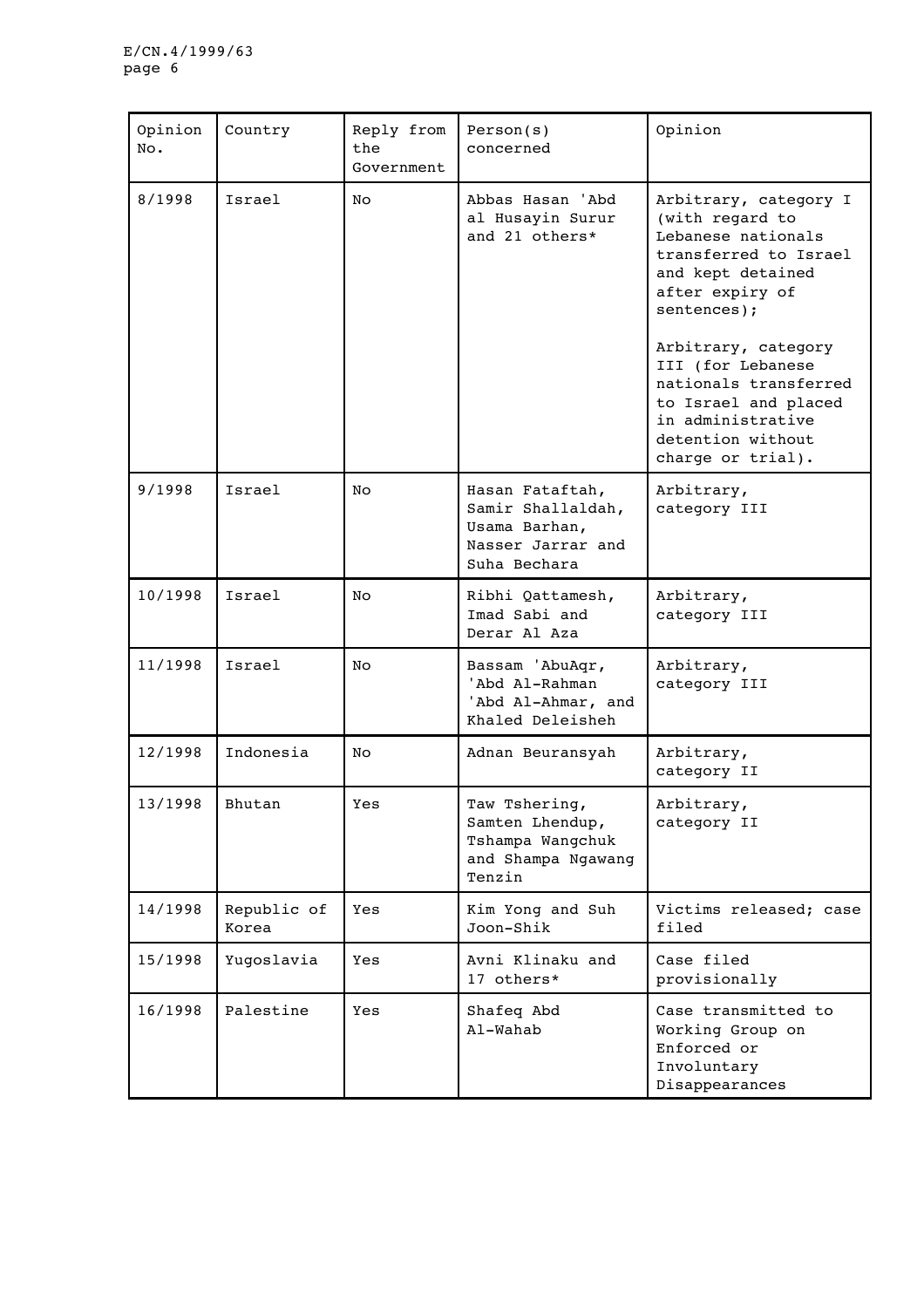| Opinion<br>No. | Country                                               | Reply from<br>the<br>Government | Person(s)<br>concerned               | Opinion                                                                         |
|----------------|-------------------------------------------------------|---------------------------------|--------------------------------------|---------------------------------------------------------------------------------|
| 17/1998        | United Arab<br>Emirates                               | No                              | George Atkinson                      | Arbitrary,<br>category III                                                      |
| 18/1998        | Cuba                                                  | Yes                             | Lorenzo Paez Núñez                   | Kept pending;<br>Government requested<br>to provide additional<br>clarification |
| 19/1998        | Mexico                                                | No                              | Dante Alfonso<br>Delgado Rannauro    | Victim released,<br>case filed                                                  |
| 20/1998        | Turkey                                                | Yes                             | Nurdan Baysahan<br>and 7 others*     | Case kept pending                                                               |
| 21/1998        | Indonesia                                             | Yes                             | Ratna Sarumpaet<br>and 7 others*     | Victims released,<br>case filed                                                 |
| 22/1998        | Peru                                                  | No                              | Antero Gargurevich<br>Oliva          | Arbitrary,<br>category III                                                      |
| 23/1998        | Pending.<br>Not issued<br>for<br>technical<br>reasons |                                 |                                      |                                                                                 |
| 24/1998        | Peru                                                  | No                              | Carlos Florentino<br>Molero Coca     | Arbitrary,<br>category III                                                      |
| 25/1998        | Peru                                                  | No                              | Margarita M.<br>Chuquiure Silva      | Arbitrary,<br>category III                                                      |
| 26/1998        | Peru                                                  | No                              | Lori Berenson                        | Arbitrary,<br>category III                                                      |
| 27/1998        | Viet Nam                                              | Yes                             | Doan Viet Hoat                       | Arbitrary,<br>category II                                                       |
| 28/1998        | Mexico                                                | Yes                             | José Francisco<br>Gallardo Rodríquez | Arbitrary,<br>category II                                                       |
| 29/1998        | Philippines                                           | Yes                             | Leonilo de la Cruz                   | Victim released,<br>case filed                                                  |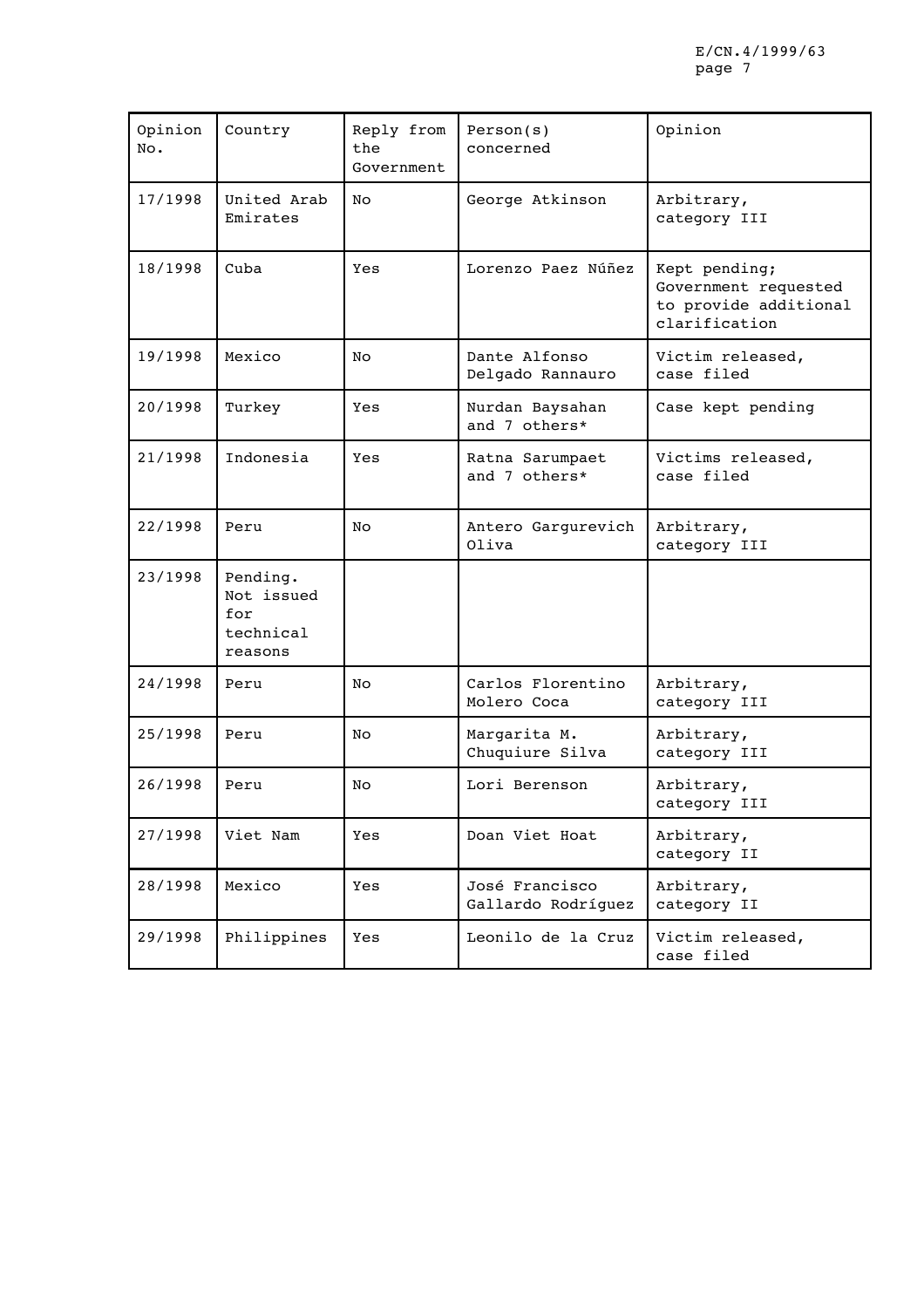| Opinion<br>No. | Country  | Reply from<br>the<br>Government | Person(s)<br>concerned | Opinion                           |
|----------------|----------|---------------------------------|------------------------|-----------------------------------|
| 30/1998        | China    | Yes                             | Zhou Guogiang          | Arbitrary,<br>category II and III |
| 31/1998        | Cameroon | No                              | Pius Njawé             | Arbitrary,<br>category II         |

\* The complete list of the persons concerned is available for consultation with the secretariat of the Working Group.

Note: For technical reasons, opinions 22/1998 to 32/1998, adopted at the twenty-third session (on 3 and 4 December 1998), could not be reproduced in an annex to the present report. They will be reproduced in an annex to the next annual report.

#### 3. Governments' reactions to opinions

12. Following the transmittal of its opinions, the Working Group received information from the Governments of the following countries with regard to the cases reported there (the opinion to which the information refers is given in parenthesis): Bahrain (6/1998), Cuba (1/1998), Peru (18/1997), United Arab Emirates (2/1998).

13. The above-mentioned Governments contest or challenge the conclusions reached by the Working Group. The Government of Bahrain affirms, in respect of opinion 6/1998, that the Working Group's opinion contains an erroneous assessment of the legal system applicable in Bahrain and is based on vague assumptions. It argues that the alleged victims (Jaffer Mansoor Mohamed Al-Akri, Mohamed Mehdi Mohamed Al-Akri and Ali Mohamed Ali Al-Akri) were detained in accordance with the law and on precise charges, that they were never denied the right to appeal against their detention, that they were not held incommunicado and that they were afforded all rights of visitation, legal representation and welfare. The Government of Peru, in its response to opinion 18/1997, argues that Gustavo Adolfo Cesti Hurtado was prosecuted and tried in strict accordance with applicable legal procedures and that, accordingly, his case is not one of arbitrary detention. It further contends that the physical, mental and moral health of Mr. Hurtado is fully ensured. The Government of the United Arab Emirates, in its response to opinion 2/1998, contends that the judgments against Elie Dib Ghaled were handed down in strict compliance with applicable domestic legislation and that he had full access to legal representation. The Government adds that given the independence of the judiciary, it cannot interfere with the judgments. By reference to the interpretation of its mandate, the Working Group has formulated its position on the note verbale of the Government of Cuba concerning opinion 1/1998 in chapter I.D of the present report.

14. The Governments of the following countries informed the Working Group of the release of the person(s) concerned: Bahrain (in respect of one of the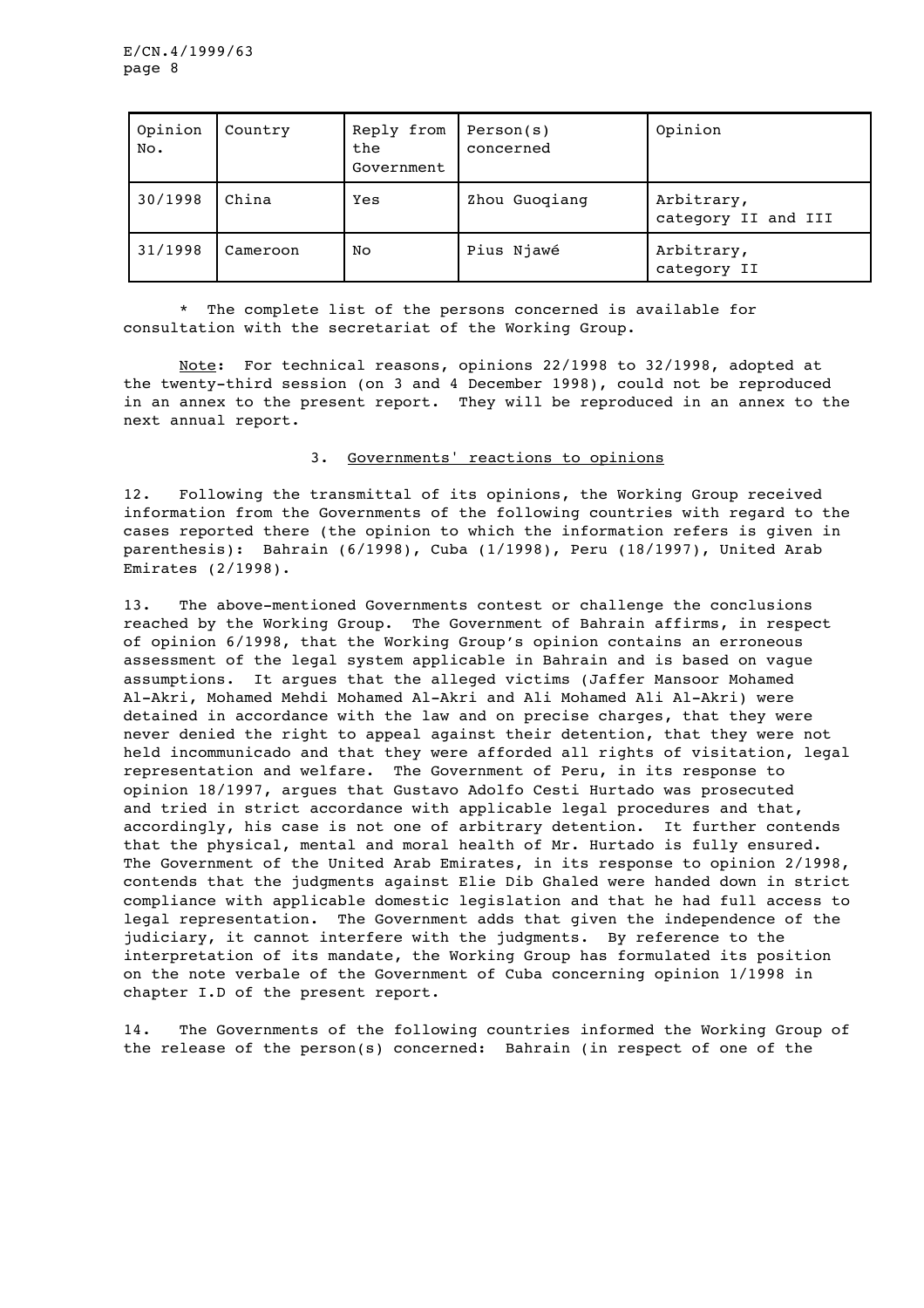persons referred to in opinion 6/1998); Philippines (opinion 29/1998), Republic of Korea (opinion 14/1998); Indonesia (opinion 21/1998). The Working Group welcomes the release of these individuals.

## 4. Communications that gave rise to urgent appeals

15. During the period under review the Working Group transmitted 83 urgent appeals to 37 Governments (as well as to the Palestinian Authority) concerning 763 individuals. In conformity with paragraphs 22 to 24 of its revised methods of work, the Working Group, without prejudging whether the detention was arbitrary or not, drew the attention of each of the Governments concerned to the specific case as reported and appealed to it to take the necessary measures to ensure that the detained persons' right to life and to physical integrity was respected. When the appeal made reference, in accordance with the source, to the critical state of health of certain persons or to particular circumstances, such as failure to execute a court order for release, the Working Group also requested the Government concerned to undertake all the necessary measures to have them released without delay.

16. During the period under review, urgent appeals were transmitted by the Working Group as follows (the number of persons concerned by these appeals is given in parenthesis): 13 appeals to the Democratic Republic of the Congo (166); seven appeals to Nigeria (55); five to Turkey (5); four to Indonesia (7); four to the Sudan (48); four to Ethiopia (102); four to Israel (20); three to Sri Lanka (4); three to Mexico (12); two to Bahrain (20); two to Equatorial Guinea (2); two to Malaysia (28); two to Palestine (5); two to the Republic of Korea (11); two to Saudi Arabia (12); two to Tunisia (2); one to Australia; one to Bangladesh; one to Bhutan (1); one to Burundi (1); one to Egypt (1); one to El Salvador (1); one to Eritrea (72); one to the Gambia (1); one to Haiti (1); one to India (1); one to the Islamic Republic of Iran (1); one to Mauritania (3); one to Myanmar (55); one to Niger (26); one to the People's Republic of China (1); one to Peru (1); one to Tanzania (20); one to Thailand (46); one to Uganda (11); one to Viet Nam  $(1)$ ; one to Yemen  $(16)$ ; and one to the Federal Republic of Yugoslavia (1).

17. Of the above-mentioned urgent actions, 31 were urgent appeals put out by the Working Group jointly with other thematic or geographical special rapporteurs. These were addressed to the Governments of Bahrain (1), Bhutan (1), Burundi (1), Democratic Republic of the Congo (11), Egypt (1), Equatorial Guinea (1), Indonesia (2), Mexico (1), Nigeria (5), Palestine (1), Peru (1), Saudi Arabia (2), Sri Lanka (1), Sudan (3), Turkey (1) and Uganda (1).

18. The Working Group received replies to the urgent appeals it had addressed to the Governments of the following countries: Bhutan, El Salvador, Ethiopia (in respect of one urgent action), Indonesia, Malaysia, People's Republic of China, Peru, Saudi Arabia, Sri Lanka, Sudan, Thailand, Turkey (in respect of all five urgent actions), Viet Nam. In some cases, it was informed, either by the Government or by the source, that the persons concerned had never been detained or that they had been released, in particular in the following countries: Bhutan, El Salvador, Ethiopia, Indonesia (release of two individuals referred to in an urgent action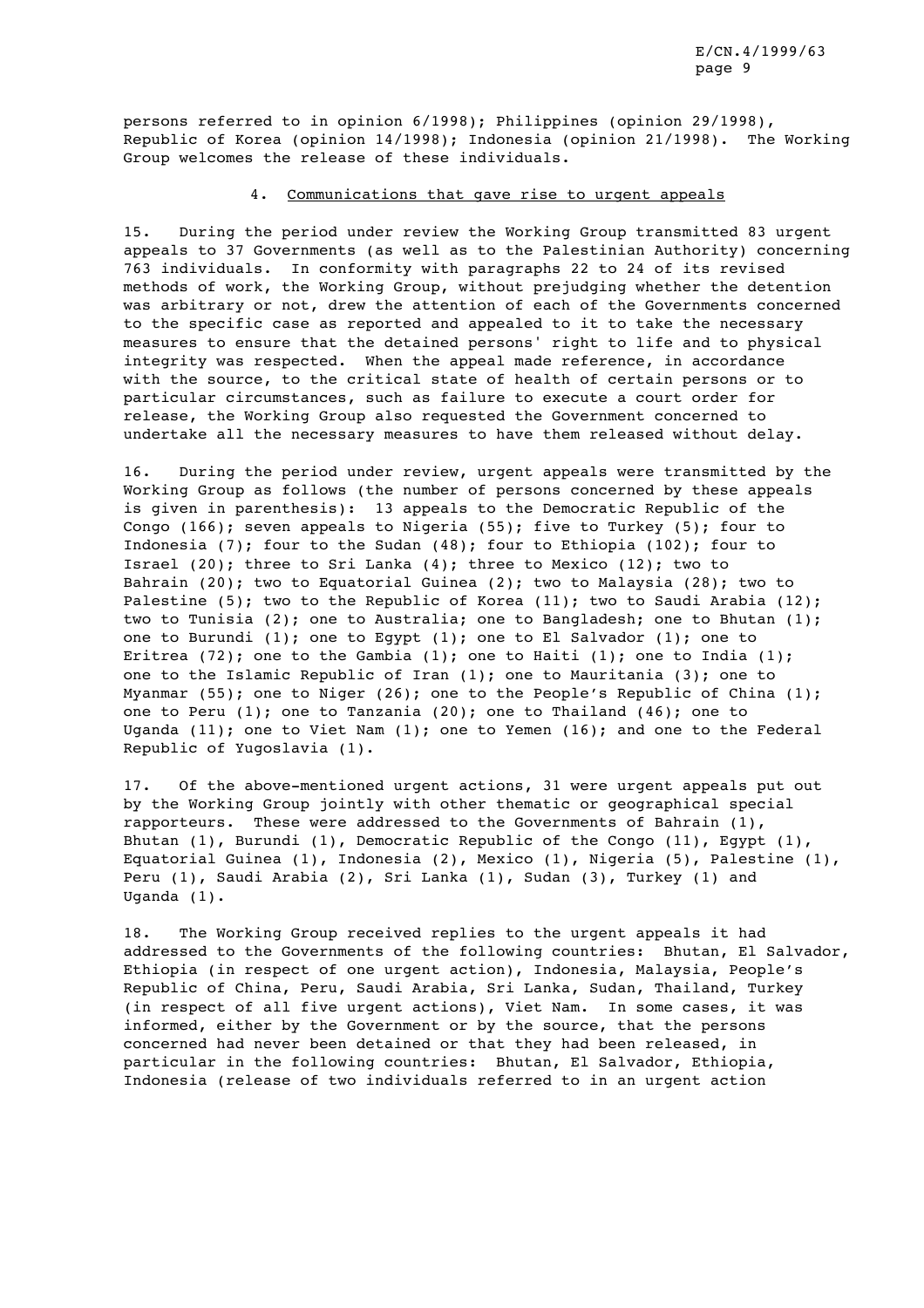concerning three individuals and liberation of another individual); Sri Lanka, Sudan (release of the referred to in two urgent actions) and Turkey (release of two individuals covered by two urgent actions). In other cases (for example, those relating to Saudi Arabia, the Sudan, Thailand, Turkey and the Federal Republic of Yugoslavia), the Working Group was assured that the detained individuals would benefit from due process and fair trial guarantees. The Working Group wishes to thank those Governments which heeded its appeals and took the necessary steps to provide it with information on the situation of the persons concerned, and especially the Governments which released those persons.

B. Country missions

1. Visits conducted in 1998

19. During the period under consideration, the Working Group visited Peru. Pursuant to the mandate established in Commission resolution 1997/50, paragraph 4, the Working Group also visited the United Kingdom and Romania. The report on the visit to Peru is contained in Addendum II to the present report. The reports on the visits to the United Kingdom and Romania are contained in Addendum III and Addendum IV, respectively.

20. Furthermore, two invitations have been extended to the Working Group for 1999:

Indonesia: following a statement made by the Chairman of the fifty-fourth session of the Commission on Human Rights, on 24 April 1998, the Government of Indonesia extended an invitation to the Group to visit Indonesia prior to the fifty-fifth session of the Commission on Human Rights.

Bahrain: during the fiftieth session of the Sub-Commission on Prevention of Discrimination and Protection of Minorities, the Permanent Representative of Bahrain to the United Nations Office at Geneva stated that his Government had also agreed to extend an invitation to the Working Group on Arbitrary Detention for a preparatory visit to Bahrain, the date of which would be fixed in consultation with the Chairman of the Working Group (E/CN.4/Sub.2/1998/SR.25, para. 51).

At the time of adoption of the present report by the Working Group, the modalities of these visits were under negotiation with representatives of the Governments concerned.

2. Incidents linked to previous country visits by the Working Group

(a) Visit to China (11 October 1997; E/CN.4/1998/44/Add.2)

21. During its visit of Drapchi prison in Lhasa on 11 October 1997, an inmate in a pavilion visited by the Group shouted slogans in favour of the Dalai Lama. After interviewing this inmate, the Group asked the Chinese authorities for assurances that the inmate would not suffer any reprisals as a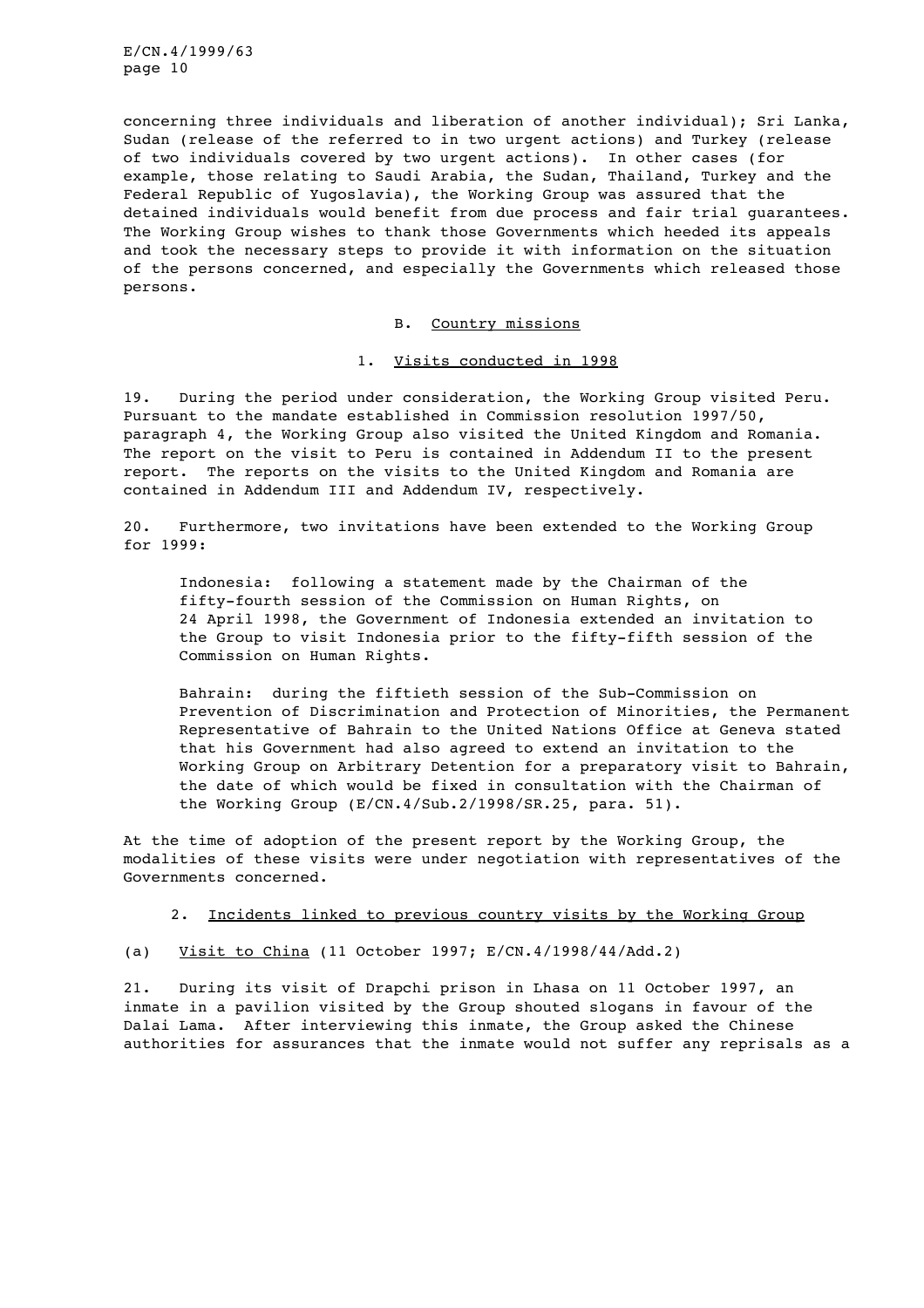result of his act; these assurances were given, in particular by Mr. Guangya, Director-General of the Department for International Organizations and Conferences.

22. Prior to the fifty-fourth session of the Commission on Human Rights, the Group received information that the inmate in question and other inmates had been subjected to beatings and intensive interrogation after the Working Group's visit. In a letter dated 25 March 1998, the Chairman of the Working Group requested clarification from the Chinese authorities. On 1 April 1998, the authorities replied that neither this inmate nor any other inmate at Drapchi prison had been beaten nor suffered any reprisals as a result of the interviews conducted by the Working Group.

23. In July 1998, the Working Group received precise and corroborated additional information confirming that the inmate interviewed on 11 October 1997, as well as two other inmates at Drapchi prison, had received extended prison sentences for their protests. On 27 July 1998, the Chairman of the Working Group requested additional clarification from the Chinese authorities in respect of these allegations.

24. By letter dated 17 September 1998, the Chinese authorities reaffirmed that neither the inmate interviewed by the Group nor any other inmate had suffered reprisals as a result of the interview of 11 October 1997. They added, however, that the inmate in question and two others had committed new offences, for which had been referred to the Intermediate People's Court in Lhasa for trial; the Court had decided to extend the sentences of those three individuals, who were currently serving their sentences. Given the gravity of the situation, the Working Group requested the Chinese authorities, on 18 September 1998, to provide specific information about the new offences said to have been the basis for the extended prison terms and about the inmates' right of appeal, as well as a copy of the verdict handed down by the Intermediate People's Court. By the end of its twenty-third session (4 December 1998), the Working Group had not received any response to its request for information.

25. In view of the foregoing, the Working Group finds the above-mentioned allegations to be sufficiently well-founded for the following reasons:

(a) The fact that the three inmates in respect of whom the Working Group had obtained assurances should be the same as those whose prison terms were later extended is a regrettable coincidence that cannot, as such, be contested;

(b) In this context, the Working Group strongly regrets that it was unable to obtain any reply from the Chinese authorities to its letter of 18 September 1998; it interprets this lack of a reply as being a consequence of the difficulty that the Chinese authorities have in persuading the Working Group in a credible manner that there was no causal relationship between the incident in question and the heavier prison sentences imposed on the three inmates;

(c) The Working Group is all the more concerned because it has the feeling that this is not an isolated incident; indeed, it has received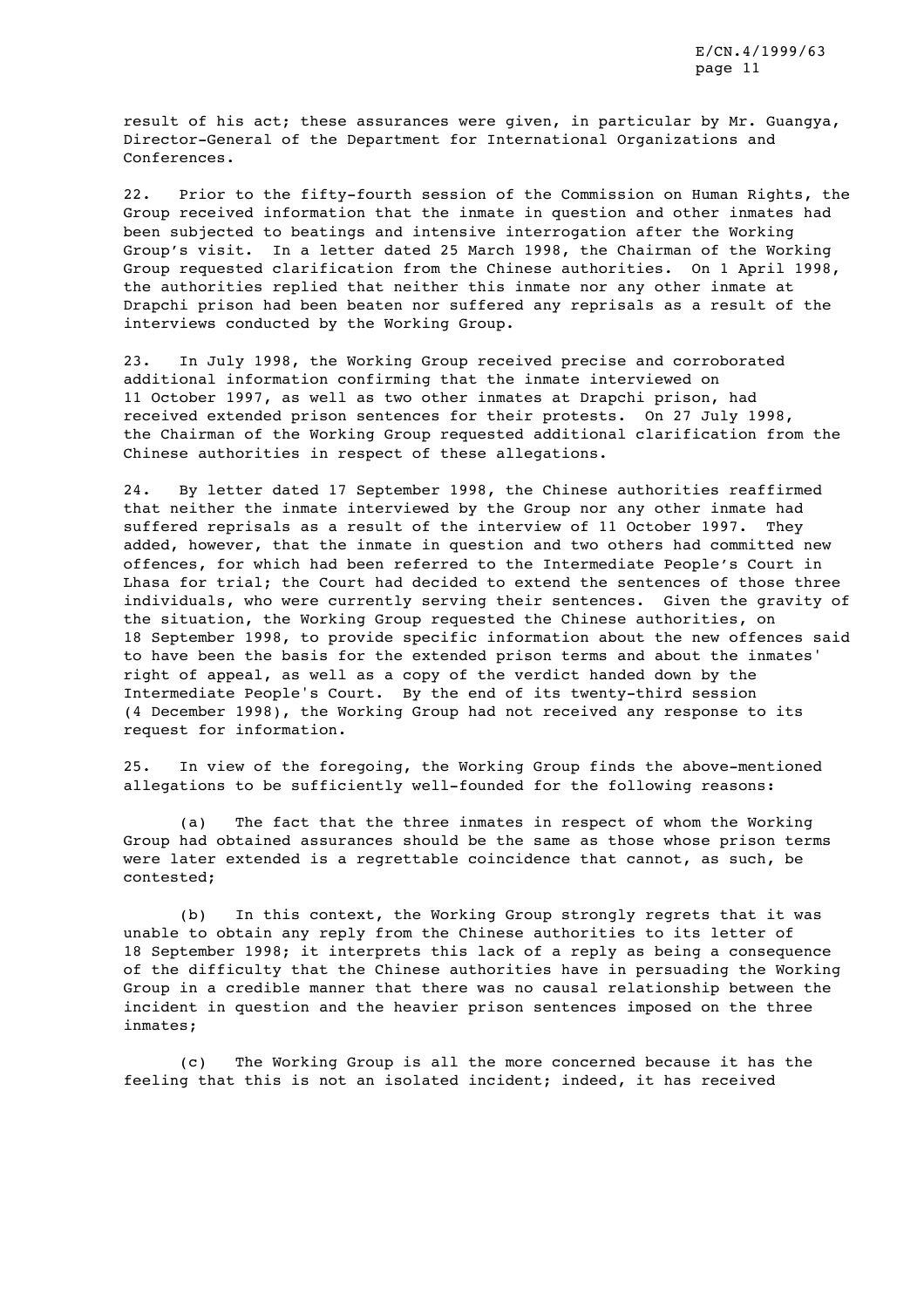reliable information that a similar incident occurred during the visit to Drapchi prison by a delegation of senior Swiss officials in December 1991, when a prisoner who had voiced his support for the Dalai Lama had his prison term increased by eight years. Recently, other such incidents, also followed by reprisals, took place during the visit by a European Union delegation on 6 May 1998.

## (b) Visit to Viet Nam (24-31 October 1994)

26. During the Working Group's stay in Ho Chi Minh City, the Chairman of the Working Group received at his hotel, in the presence of the Group's secretary, the monk Thich Khong Tanh, a member of the Unified Buddhist Church of Viet Nam, who had requested a meeting.

27. On account of the presence of individuals evidently instructed to keep a watch on visitors making contact with the Group, the interview was cut short. The monk at that point handed the Chairman an envelope containing a document entitled "Observations on the grave violations committed by the Vietnamese Communist Party against the people and against Buddhism in Viet Nam", which took the form of an open letter to the General Secretary of the Vietnamese Communist Party. On the eve of the delegation's departure, the Chairman was informed by a senior Vietnamese official that the transmittal of the document might jeopardize the mission by causing an incident at the airport that would involve a search.

28. The Chairman indicated that, in such an eventuality, he would comply with the formality, but pointed out that the Working Group would be bound to report the incident to the Commission on Human Rights, and added that he would check that the monk Thich Khong Tanh was not subjected to any reprisals. However, the Working Group later learnt that, according to the source of its information, Thich Khong Tanh had been arrested because of his meeting with the Working Group and, in particular, for the transmittal of the document.

29. Regarding this development as a matter for concern, the Working Group sought further information, in particular from the Permanent Mission of Viet Nam. The latter confirmed that Thich Khong Tanh had been arrested, but stated that the measure was not related to the Group's visit and that it concerned not only Thich Khong Tanh but a group of monks, of which he was a member, that had organized without permission a humanitarian relief operation for flood victims in the Mekong Delta. The group was said to have publicized its cause (with posters, banners, etc.) on that occasion, thereby undermining national unity and leading to proceedings being brought against them.

30. The Working Group sent an urgent appeal to the authorities on 19 January 1996 and then, having taken up the matter, issued opinion 7/1998 declaring the detention of the members of the group, including Thich Khong Tanh, to be arbitrary.

31. In the indictment issued by the Chairman of the People's Supervision and Control Bureau of Ho Chi Minh City (No. 18 KSDT-AN, dated 24 March 1995), Thich Khong Tanh is in fact accused of having sent such a document abroad, thus enabling it to be used by ill-intentioned organizations to defame the Party and the State of Viet Nam.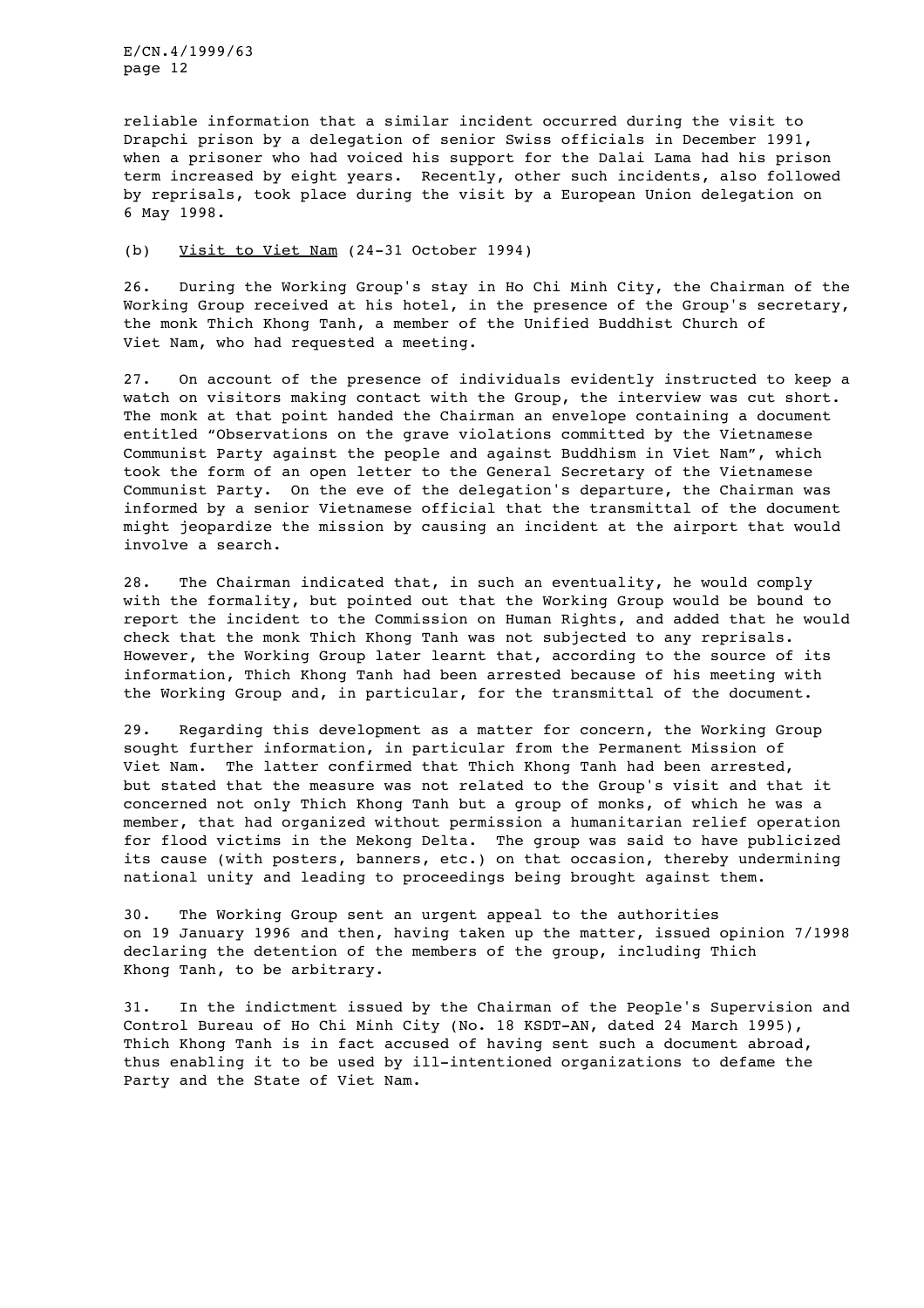32. During his recent visit to Viet Nam, the Special Rapporteur on religious intolerance had a meeting with Thich Khong Tanh at reeducation camp Z30A in Xuan Loc; the monk confirmed that he had been arrested and placed in detention because of his religious beliefs and for having transmitted a document to the Working Group on Arbitrary Detention (see E/CN.4/1999/58/Add.2).

33. As a result of its investigations, the Working Group believes that the above facts have been sufficiently well substantiated to be brought to the attention of the Commission on Human Rights, bearing in mind that, in its resolution 1998/66, the Commission:

(a) Urged Governments to refrain from all acts of intimidation or reprisal against those who seek to cooperate or have cooperated with representatives of United Nations human rights bodies, or who have provided testimony or information to them; and

(b) Requested these representatives to include a reference thereto in their reports and invited the Secretary-General to submit to the Commission at its fifty-fifth session a report containing a compilation of any available information on alleged reprisals against such persons.

34. Pursuant to that resolution, therefore, the Working Group brings the above-mentioned incidents to the attention of the Commission on Human Rights so that it may take appropriate action having due regard for their gravity.

#### 3. Follow-up to country visits and opinions of the Working Group

35. In its resolution 1998/74, the Commission on Human Rights requested those persons responsible for the Commission's thematic mechanisms to keep the Commission informed about the follow-up to all recommendations addressed to Governments in the context of the discharge of their mandates.

36. In response to this request, the Working Group has decided to address to the Governments of those countries it has visited, in due course, a follow-up letter with a copy of the relevant recommendations adopted by the Group and contained in the reports on its country visits. In this letter, the Working Group will request Governments to inform it of initiatives they have taken pursuant to the Group's recommendations, or to make such comments as they deem appropriate. Wherever relevant, the Working Group will also enclose copies of opinions adopted in respect of the Government concerned.

#### C. Cooperation with the Commission on Human Rights

37. In its resolution 1998/41, the Commission on Human Rights invited the Working Group to ensure the implementation of its revised methods of work, in accordance with the relevant provisions of Commission resolutions 1996/28 and 1997/50.

38. The Working Group requests the Commission, as it has done in previous reports, to adopt a follow-up procedure for its opinions and recommendations, possibly with the participation of the Office of the High Commissioner for Human Rights.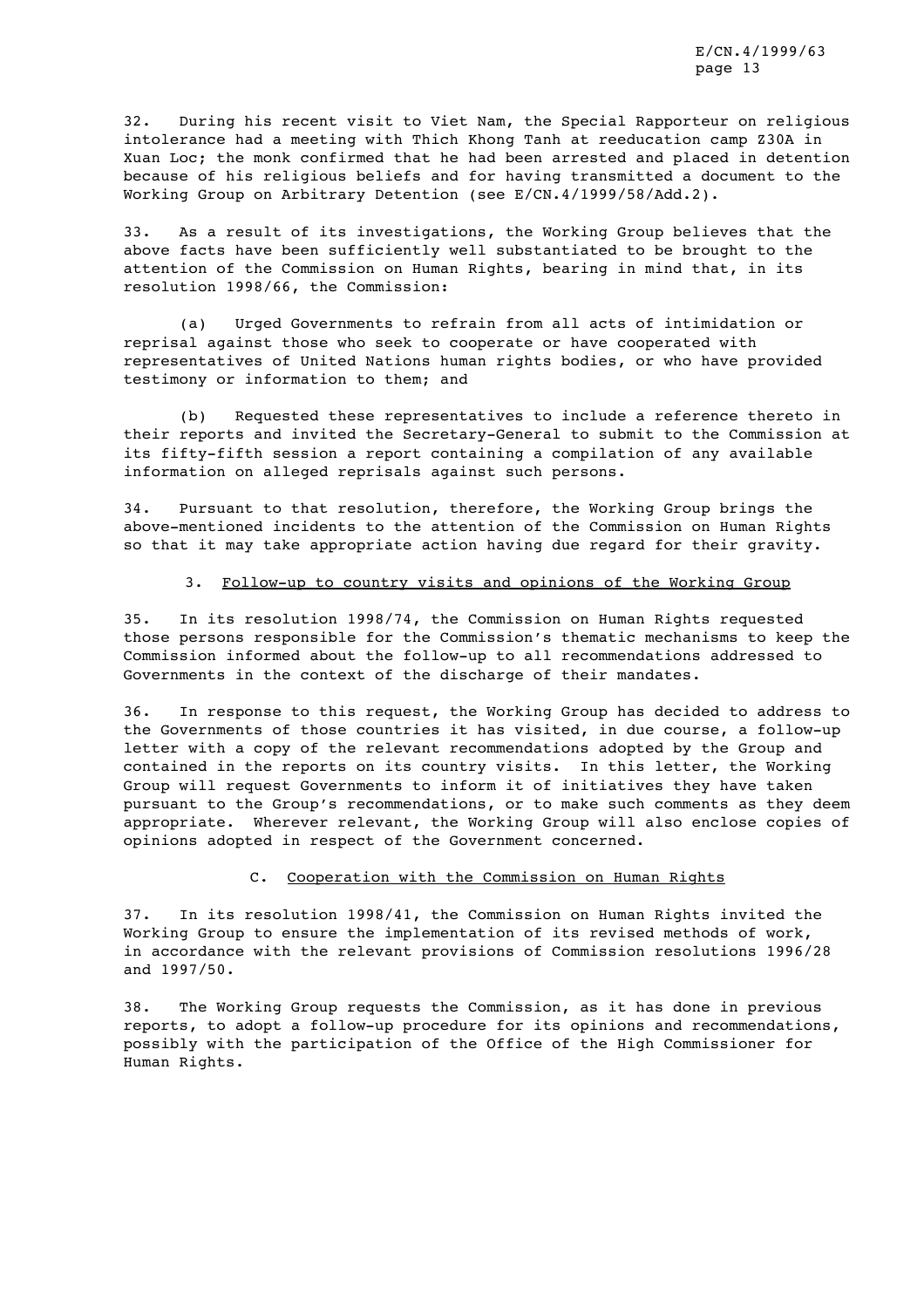39. Also in its resolution 1998/41, the Commission welcomed the fact that the Working Group had been informed of the release of many individuals whose situation had been brought to its attention. This year, the Group has been informed of the release of only 13 individuals whose cases had been examined.

40. In response to the Commission's interest in obtaining the release of long-term prisoners, the Working Group is requesting the Governments of Israel, Maldives and Viet Nam to arrange for prisoners who have been in detention for more than five years to be released. The Working Group is particularly concerned about the situation of Doan Viet Hoat, a Vietnamese citizen detained since 17 November 1990 although his deprivation of liberty was found to be arbitrary in opinions 15/1993 and 7/1994; the Group also refers to its opinion 27/1998, in which it concluded that Doan Viet Hoat's detention continues to be arbitrary.

41. The Working Group welcomes the Commission's request to the Secretary-General "to ensure that the Working Group receives all necessary assistance, particularly in regard to staffing and resources needed to discharge its mandate and notably with respect to field missions" (resolution 1998/41, para. 11 (b)). In this regard, the Working Group would like to inform the Commission that, since its establishment, it has considered itself privileged to have received such great dedication and cooperation from its single assistant, Mr. Isaac Bitter, who served from 1991 to 1997, and outstanding assistance from his successor, Mr. Markus Schmidt. However, the Group's work cannot be accomplished with only one assistant, given the complexity of the subjects on which it has to give an opinion. The Working Group considers that, in order to carry out its work more effectively, it requires at least one other full-time assistant and the help of two interns. It notes furthermore that numerous communications concerning the People's Republic of China, the examination of which was suspended pending the Group's visit to China, currently remain in abeyance.

42. In accordance with the request made by the Commission in its resolution 1998/19, paragraph 9, the Working Group has paid special attention to the situation of persons belonging to national or ethnic, religious and linguistic minorities. Membership of the militant Oromo minority in Ethiopia was one of the reasons for a case of deprivation of freedom, which the Working Group deemed arbitrary under category II of the principles applied in assessing the arbitrary nature of cases of deprivation of liberty (opinion 5/1998).

43. With regard to the request made by the Commission in its resolution 1998/31, paragraph 12, the Working Group has not been informed of any cases involving persons with disabilities or of any discrimination against such persons.

44. During its visit to Peru, the Working Group was particularly concerned at the situation of children and minors who have been deprived of their freedom, as can be seen from paragraphs 147 and 148 of the report on that mission (E/CN.4/1999/63/Add.2), and it is naturally ready to adopt measures in accordance with its mandate if it learns of other cases, as the Commission requested in its resolution 1998/39, paragraph 12. In its revised methods of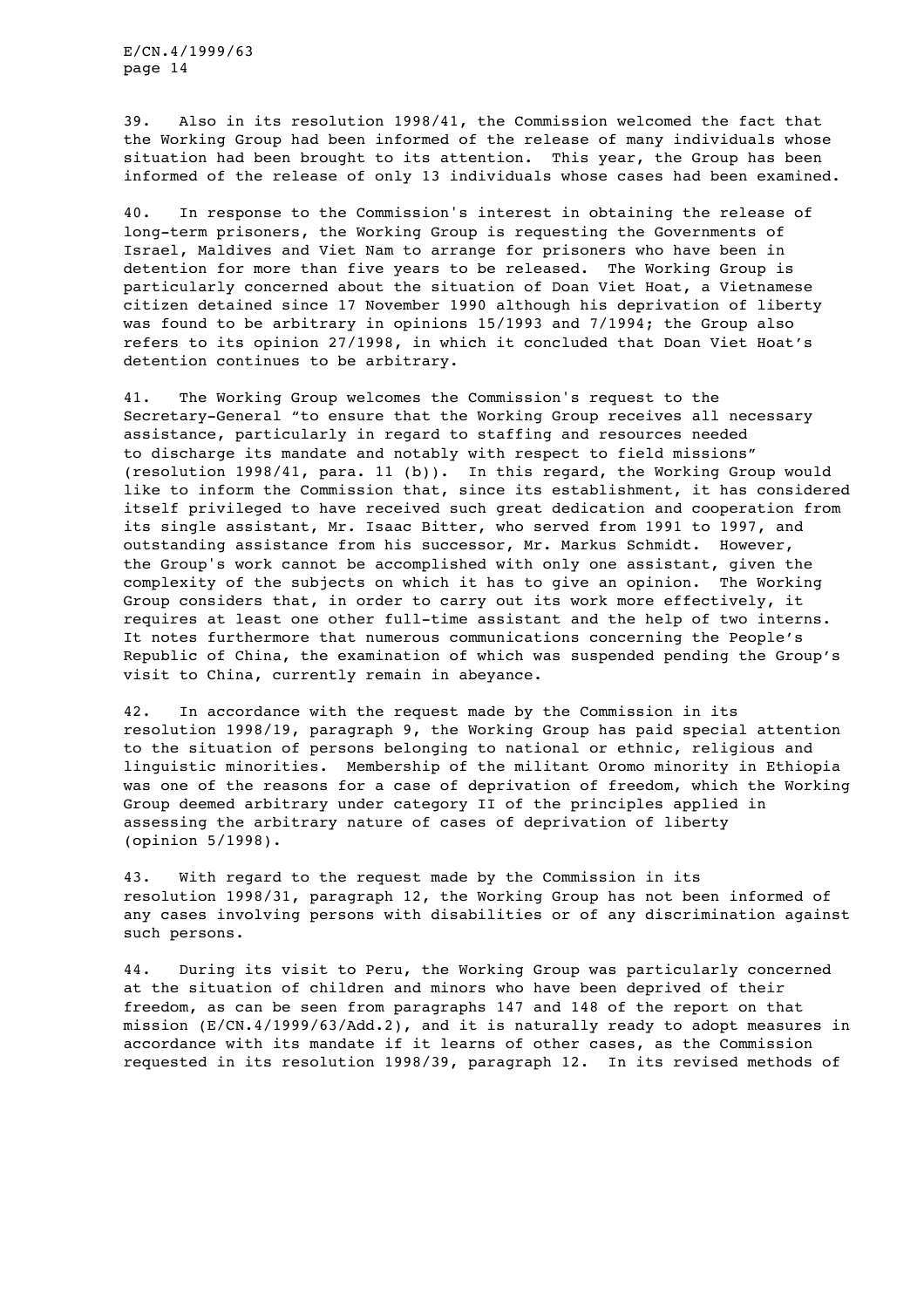work, the Working Group has taken particular account of the provisions of the United Nations Standard Minimum Rules for the Administration of Juvenile Justice ("The Beijing Rules").

45. The Working Group shares the Commission's concern at the large number of persons deprived of their freedom for exercising the fundamental human right to freedom of opinion and expression, referred to in article 19 of both the Universal Declaration of Human Rights and the International Covenant on Civil and Political Rights, as can be seen from its previous reports (E/CN.4/1993/24, para. 9; E/CN.4/1994/27, para. 37; E/CN.4/1995/31, para. 27; E/CN.4/1996/40, para. 72). Indeed, it is estimated that, in many of the opinions adopted by the Working Group in relation to category II arbitrary detentions, the reason for the detention was the exercise of the human right to freedom of opinion and expression.

46. In the report on its mission to Peru, the Working Group has also taken particular pains to examine the consequences of the acts, methods and practices of the Sendero Luminoso and the Movimiento Revolucionario Tupac Amaru terrorist groups, endorsing the concerns expressed in Commission resolution 1998/47, paragraph 7, and in resolution 1998/73 on hostage-taking.

47. No cases of persons deprived of their freedom for being refugees or internally displaced have been brought to the attention of the Working Group but, should the situation arise, it is prepared to provide the High Commissioner for Human Rights with information for appropriate action, in accordance with the requests in Commission resolutions 1998/49, paragraph 11, and 1998/50, paragraph 14.

48. The Working Group has been incorporating a gender perspective in its reports since 1992, giving particular attention to the situation of women, as requested and repeated in Commission resolutions 1998/51 and 1998/52 and in resolution 1998/74, paragraph 5 (e).

49. The Working Group considers impunity to be one of the most serious human rights problems and a fundamental reason why human rights violations continue to be committed. In order to combat impunity it is necessary to strengthen judicial systems and the due process of law. The Working Group has been saying for a number of years that one of the factors underlying a large number of cases of arbitrary detention and the very existence of impunity is the operation of military tribunals. It has repeated its comments in this regard in paragraphs 178 and 179 of the report on its mission to Peru (see also chap. III.C of the present report). In so doing, the Working Group considers that it has responded to the concern expressed by the Commission in its resolution 1998/53 and that it has complied with the request contained in paragraph 8 of that resolution.

50. The Working Group has received no reports of persons cooperating with it being detained in the reporting period (1998), but it is giving particular attention to the concern expressed in resolution 1998/66.

51. The Commission's mandate to the Working Group to continue to study the situation of immigrants and asylum seekers subject to prolonged administrative detention is discussed in chapter II below.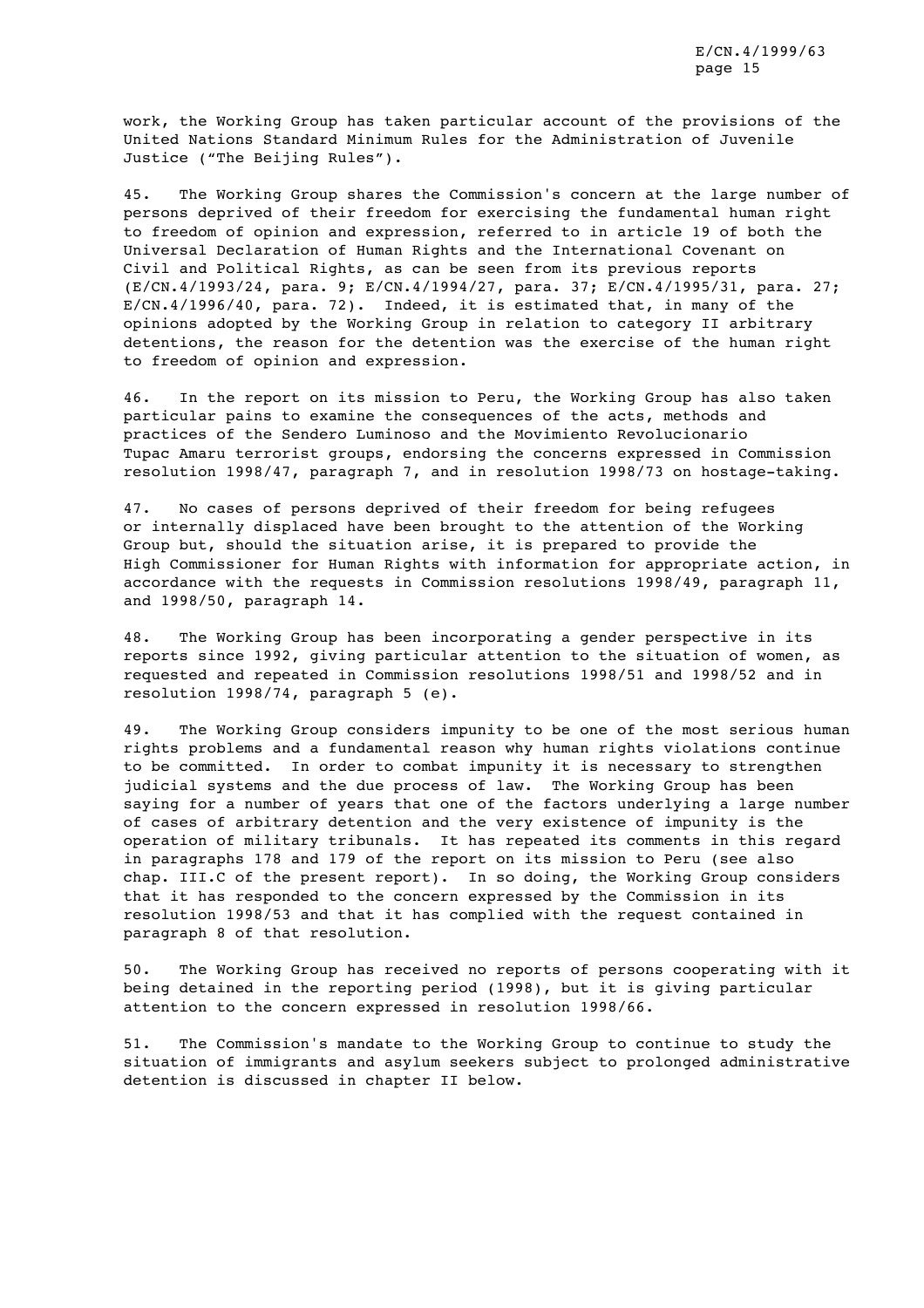#### D. The mandate of the Working Group

52. Subsequent to the adoption of opinion 1/1998, the Government of Cuba addressed a letter to the Working Group, in which it formulated a number of comments on the mandate of the Group. The Working Group makes the following observations on these comments.

## Report on the situation of human rights in Cuba by the Special Rapporteur of the Commission

53. The Government of Cuba argues that the fact that the Working Group took account of the report on the situation of human rights in Cuba by the Special Rapporteur (E/CN.4/1998/69) in one of its opinions, despite the fact that the mandate of the Special Rapporteur had ended during the previous session of the Commission, bordered on perversion of the course of justice, in the strictest technical sense of the term. The Working Group would like to remind the Government that expressions of this nature are not generally used in interactions between the Government and the Group. It further wishes to indicate to the Cuban Government that the events which were at the basis of opinion 1/1998 occurred on 16 July 1997, when the Special Rapporteur was still exercising his mandate.

54. The Working Group has done no more than comply strictly with the mandate, repeatedly given to it by the Commission, to coordinate with other Commission mechanisms. It is recalled here that, in its latest resolution on arbitrary detention, the Commission took note "of the importance that the Working Group attaches to coordination with other mechanisms of the Commission on Human Rights, with other relevant United Nations bodies and with treaty monitoring bodies".

55. It is a matter of record that the Working Group has done as the Commission asked it to do, with the same transparency it has demonstrated in the discharge of its mandate during the eight years of its existence: as stated in paragraph 4 of the opinion in question, "in a spirit of cooperation and coordination, it has also taken account of the report of the Special Rapporteur, prepared in pursuit of Commission on Human Rights resolution 1997/62 (E/CN.4/1998/69)".

#### Criteria used in the consideration of the cases

56. The Government of Cuba finds "unacceptable" the pre-eminence of a "recommendatory document of the United Nations (whatever its value 'as a common standard of achievement for all peoples and all nations', to quote the Preamble to the 1948 Declaration) over national legislation in force in any country. The United Nations is still very far from being a universal parliament empowered to impose some kind of homogenizing standard on its Member States without their consent, in this or any other sphere" (emphasis in original).

57. The question of the pre-eminence of the Universal Declaration of Human Rights over domestic legislation is not relevant to an interpretation of the mandate of the Working Group. This mandate, under resolution 1997/50, is "to investigate cases of deprivation of liberty imposed arbitrarily, provided that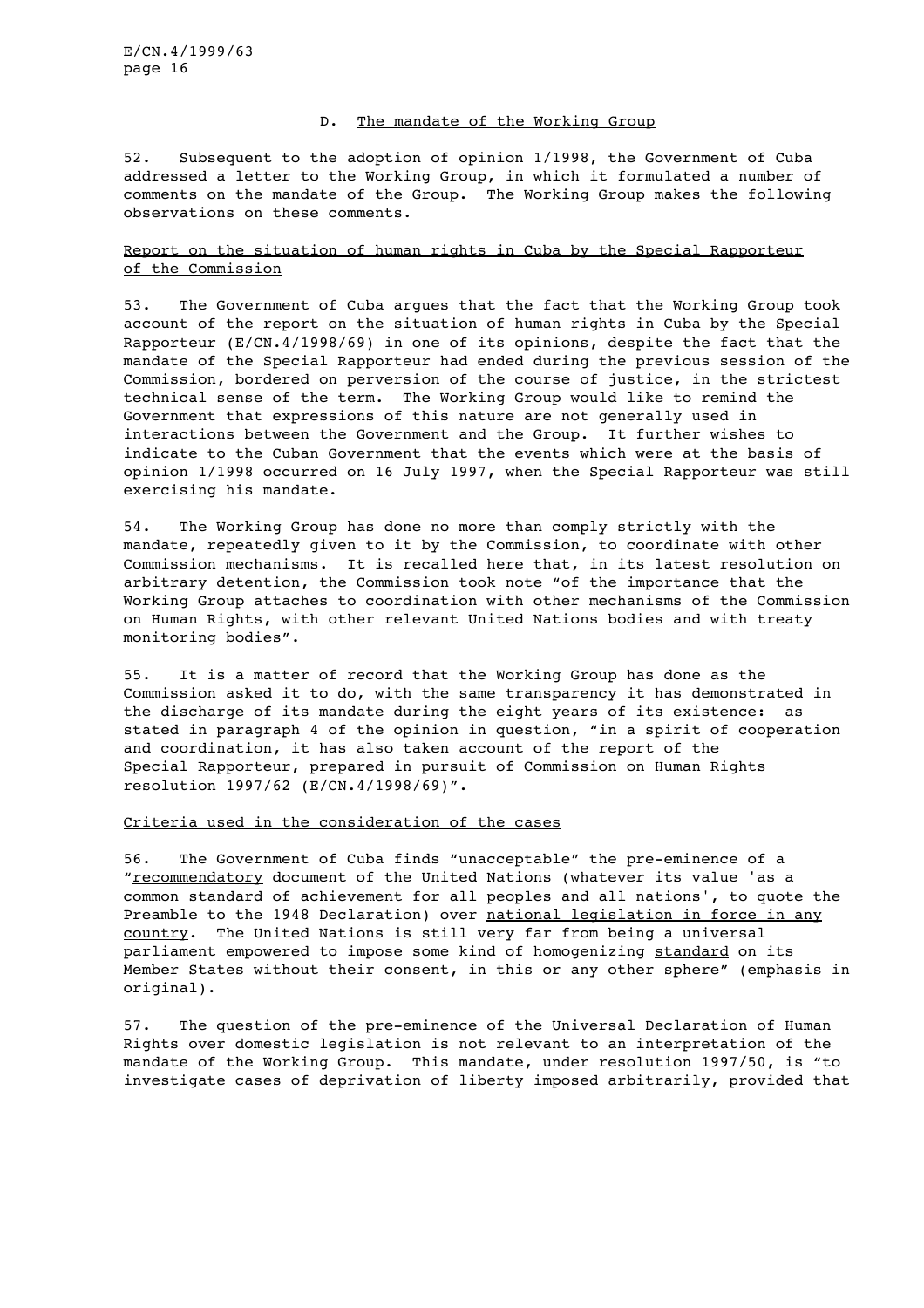no final decision has been taken in such cases by domestic courts in conformity with domestic law, with the relevant international standards set forth in the Universal Declaration of Human Rights and with the relevant international instruments accepted by the States concerned".

58. The Working Group has no doubt that the three categories defined as cases of arbitrary detention do in fact define cases of deprivation of liberty imposed arbitrarily. Because its mandate does not define what cases of deprivation of liberty are arbitrary, the Working Group suggested these three categories in 1991, and they have received widespread approval from the Commission, always without a vote, in every resolution on the subject since 1992. <sup>1</sup>

59. In principle every form of deprivation of liberty falls within the mandate of the Working Group. The exception to the competence of the Working Group is stated in clear and precise terms and applies only in cases where the following three circumstances coincide: (a) a "final decision" has been taken in the case; (b) that final decision was taken by "domestic courts"; and (c) the "final decision" taken by the "domestic courts" is consistent with domestic legislation and the relevant international standards set forth in the Universal Declaration of Human Rights or in the relevant international legal instruments accepted by the States concerned.

60. The point, then, is not whether the Universal Declaration of Human Rights prevails over the legislation of a State or vice versa. It is simply that, according to the letter of the mandate of the Working Group, a case of deprivation of liberty ceases to be arbitrary if it is consistent both with domestic legislation and with the relevant international standards set forth in the Declaration and in other relevant international instruments accepted by the State concerned. It is only necessary for it to be inconsistent with one of those criteria for the exception contained in resolution 1997/50, paragraph 15, to be inapplicable and for the deprivation of liberty to be deemed arbitrary.

#### Recommendations of the Working Group in its opinion on case 1/1998

61. The Government of Cuba describes the recommendations made in one of the opinions of the Working Group as "inadmissible", "inadmissible by reason of superfluity", and "not pertinent". In formulating the recommendations contained in the opinion in question (that the Government should take the necessary steps to correct the situation, in accordance with the standards and principles set forth in the Universal Declaration of Human Rights; that Cuba should take appropriate steps to become a State party to the International

 $1$ In its note, the Government asserts its "unconditional agreement with category I; its acceptance of category II provided that the deprivation of liberty that has been ordered is in breach of its national legislation and its formally contracted international legal obligations; and its acceptance, also conditional, of category III, provided that all the remedies allowed in internal legislation to complain about such non-compliance with its national legislation and its international obligations (although not with non-binding standards) have been exercised and exhausted" (emphasis in original).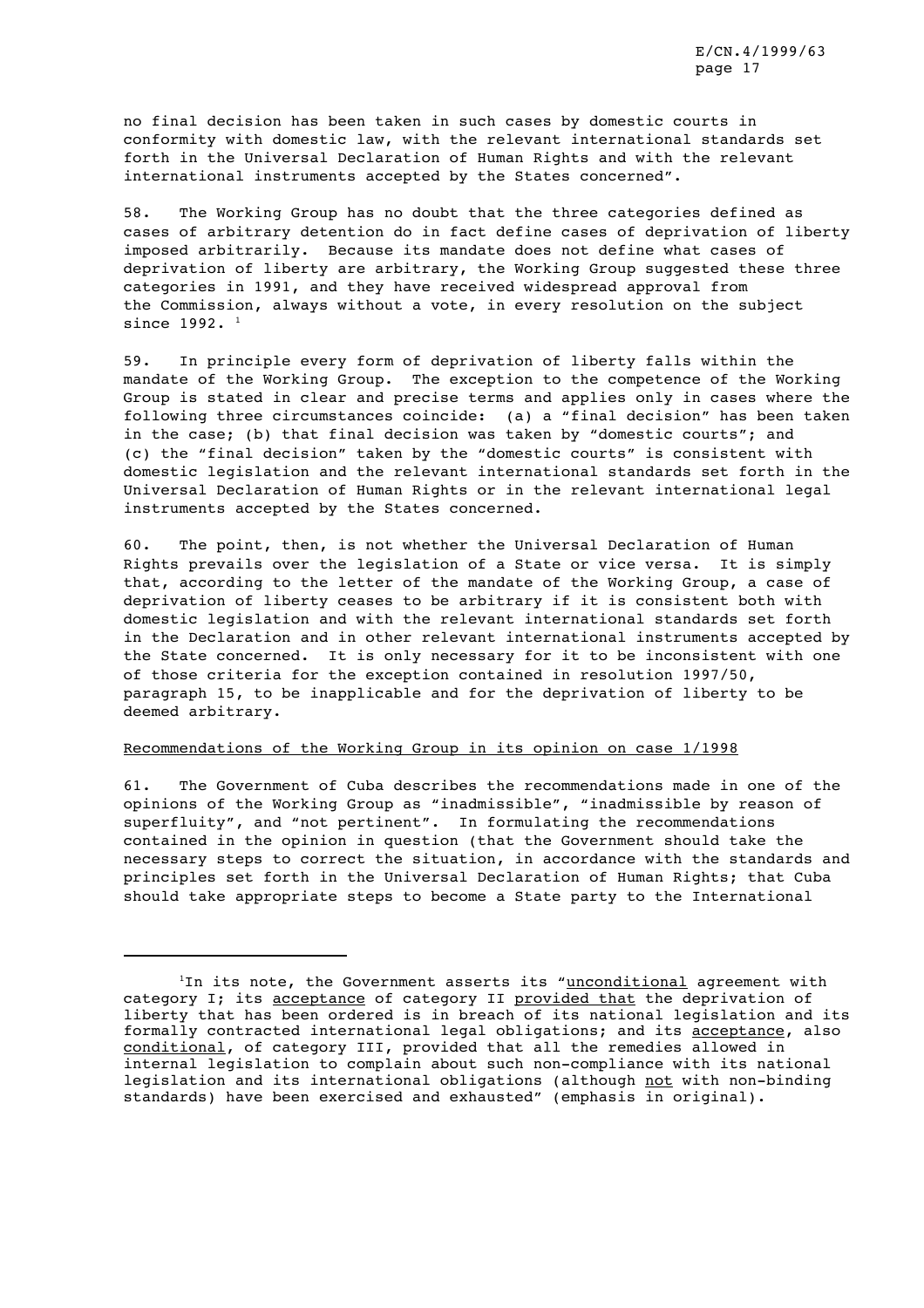Covenant on Civil and Political Rights; and that it should consider the possibility of amending its legislation to bring it into line with the Declaration and the other relevant international instruments accepted by the State), the Working Group has merely acted in accordance with the provisions of resolution 1998/41, paragraph 5, in the hope that the Government of Cuba, in accordance with paragraph 6 (a) and (b), would feel encouraged "to pay attention to the recommendations of the Working Group concerning persons mentioned in its report who have been detained for a number of years" and "to take appropriate measures in order to ensure that ... legislation in these fields is in conformity with the relevant international standards applicable to the States concerned". In the same way, the Group considers that it has discharged the mandate given to it in resolution 1998/74, paragraph 3, to address recommendations to Governments. The Working Group would request the Government of Cuba to accede to the Commission's invitation to study carefully the recommendations addressed to it under thematic procedures.

II. SITUATION REGARDING IMMIGRANTS AND ASYLUM SEEKERS

62. In its resolution 1997/50, the Commission on Human Rights requested the Working Group to devote all necessary attention to reports concerning the situation of immigrants and asylum seekers who are allegedly being held in prolonged administrative custody without the possibility of administrative or judicial remedy, and to include observations on this question in its report.

63. Taking into account the preliminary observations submitted to the Commission regarding the definition of the mandate, the applicable international and regional standards and the places of deprivation of liberty concerned (see E/CN.4/1998/44, paras. 28-42), as well as the experience gained from the first two field missions conducted in this area in September-October 1998 (see E/CN.4/1999/62/Add.3 and 4), the Working Group has set the following guidelines for the accomplishment of its mission.

A. Scope

64. It follows from the above-cited resolution that the Working Group's mandate relates essentially to situations in which aliens, asylum seekers or immigrants, are deprived of liberty for the time necessary to consider their applications for admission into the territory concerned and, in the event of refusal, for the period preceding their expulsion as appropriate.

65. The Working Group, following the terminology used by the Commission, describes this form of deprivation of liberty as "custody" ("rétention") (see E/CN.4/1998/44, para. 38).

66. Measures assimilated with such custody are house arrest under the conditions set forth in deliberation 01 of the Working Group (see the Group's report for 1993, E/CN.4/1993/24, para. 20) and confinement on board a ship, aircraft, road vehicle or train. However, resolution 1997/50 does not cover the situation of aliens deprived of their liberty in connection with extradition proceedings or following prosecution or a criminal conviction, except in those cases where the offence under domestic law is related to illegal entry into the territory.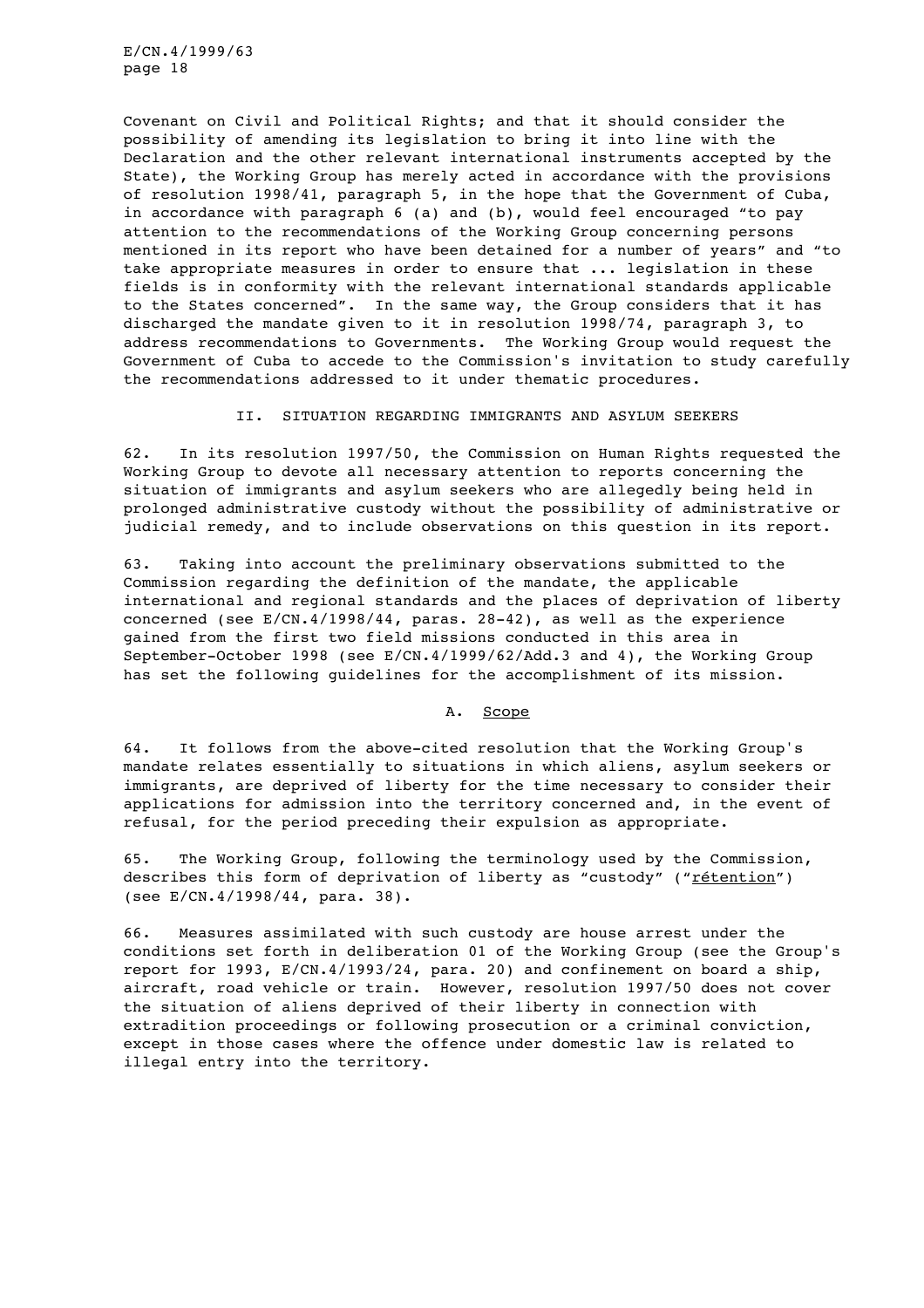67. The Working Group also considers that its specific mandate does not include determining the lawfulness and conformity with international standards of procedures for granting asylum or conferring refugee status, or for permitting temporary residence where immigrants are concerned, unless they have a direct bearing on the juridical aspects of the custody and its possible arbitrary character.

68. The places of deprivation of liberty concerned may be places of custody situated in border areas, police premises, premises under the authority of a prison administration, ad hoc centres, so-called "international" or "transit" areas (ports or international airports), gathering centres or certain hospital premises (see E/CN.4/1998/44, paras. 28-41).

B. Criteria for determining whether or not the custody is arbitrary

69. In order to determine the arbitrary character or otherwise of the custody, the Working Group considers whether or not the alien is able to enjoy all or some of the following guarantees:

Guarantee 1: To be informed, at least orally, when held for questioning at the border, or in the territory concerned if he has entered illegally, in a language which he understands, of the nature of and grounds for the measure refusing admission at the border, or permission for temporary residence in the territory, that is being contemplated with respect to him.

Guarantee 2: Decision involving administrative custody taken by a duly authorized official with a sufficient level of responsibility in accordance with the criteria laid down by law and subject to guarantees 3 and 4.

Guarantee 3: Determination of the lawfulness of the administrative custody pursuant to legislation providing to this end for:

(a) The person concerned to be brought automatically and promptly before a judge or a body affording equivalent guarantees of competence, independence and impartiality;

(b) Alternatively, the possibility of appealing to a judge or to such a body.

Guarantee 4: To be entitled to have the decision reviewed by a higher court or an equivalent competent, independent and impartial body.

Guarantee 5: Written and reasoned notification of the measure of custody in a language understood by the applicant.

Guarantee 6: Possibility of communicating by an effective medium such as the telephone, fax or electronic mail, from the place of custody, in particular with a lawyer, a consular representative and relatives.

Guarantee  $7:$  To be assisted by counsel of his own choosing (or, alternatively, by officially appointed counsel) both through visits in the place of custody and at any hearing.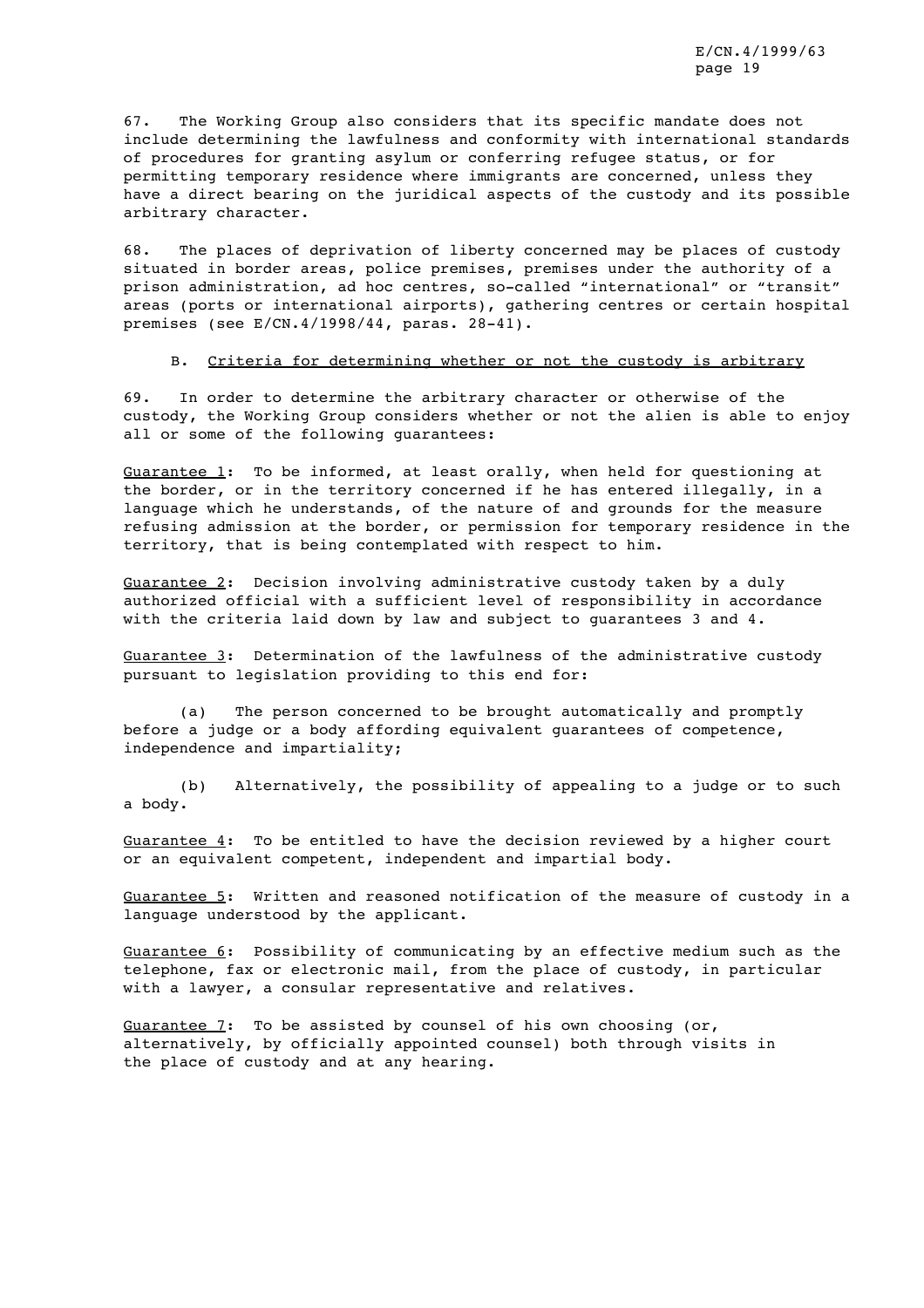Guarantee 8: Custody effected in public premises intended for this purpose; otherwise, the individual in custody shall be separated from persons imprisoned under criminal law.

Guarantee 9: Keeping up to date a register of persons entering and leaving custody, and specifying the reasons for the measure.

Guarantee 10: Not to be held in custody for an excessive or unlimited period, with a maximum period being set, as appropriate, by the regulations.

Guarantee 11: To be informed of the guarantees provided for in the disciplinary rules, if any.

Guarantee 12: Existence of a procedure for holding a person incommunicado and the nature of such a procedure, where applicable.

Guarantee 13: Possibility for the alien to benefit from alternatives to administrative custody.

Guarantee 14: Possibility for the Office of the United Nations High Commissioner for Refugees, the International Committee of the Red Cross and specialized non-governmental organizations to have access to places of custody.

70. Where the absence of such guarantees or their violation, circumvention or non-implementation constitutes a matter of a high degree of gravity, the Working Group may conclude that the custody is arbitrary.

## III. CONCLUSIONS AND RECOMMENDATIONS

#### A. The specificity of the Group's mandate

71. Since their establishment in 1967 (Economic and Social Council resolution 1235), the so-called "special" procedures have best reflected the concern of the United Nations to reaffirm its faith in basic human rights through the political impact that results from public debate of the human rights "situation" in countries under investigation. In the case of the "thematic" procedures, the references to the countries in which human rights abuses are taking place have the same impact. Furthermore, the organ which creates and renews or terminates the mechanism, and which takes action on the report of the expert or experts, is the one that has been charged by the United Nations with ensuring respect for human rights, and this lends a political meaning of the greatest importance to the resolutions adopted.

72. For this very reason, the resolutions of the Commission on Human Rights concerning the various situations that reveal a consistent pattern of violations of human rights (geographic or thematic) encourage the States investigated to take steps to improve the treatment of their subjects. Both the victims of human rights violations and non-governmental organizations have continually reiterated their support for these mechanisms.

73. In general, it is appreciated that the investigations of situations are entrusted to independent experts who in the exercise of their functions do not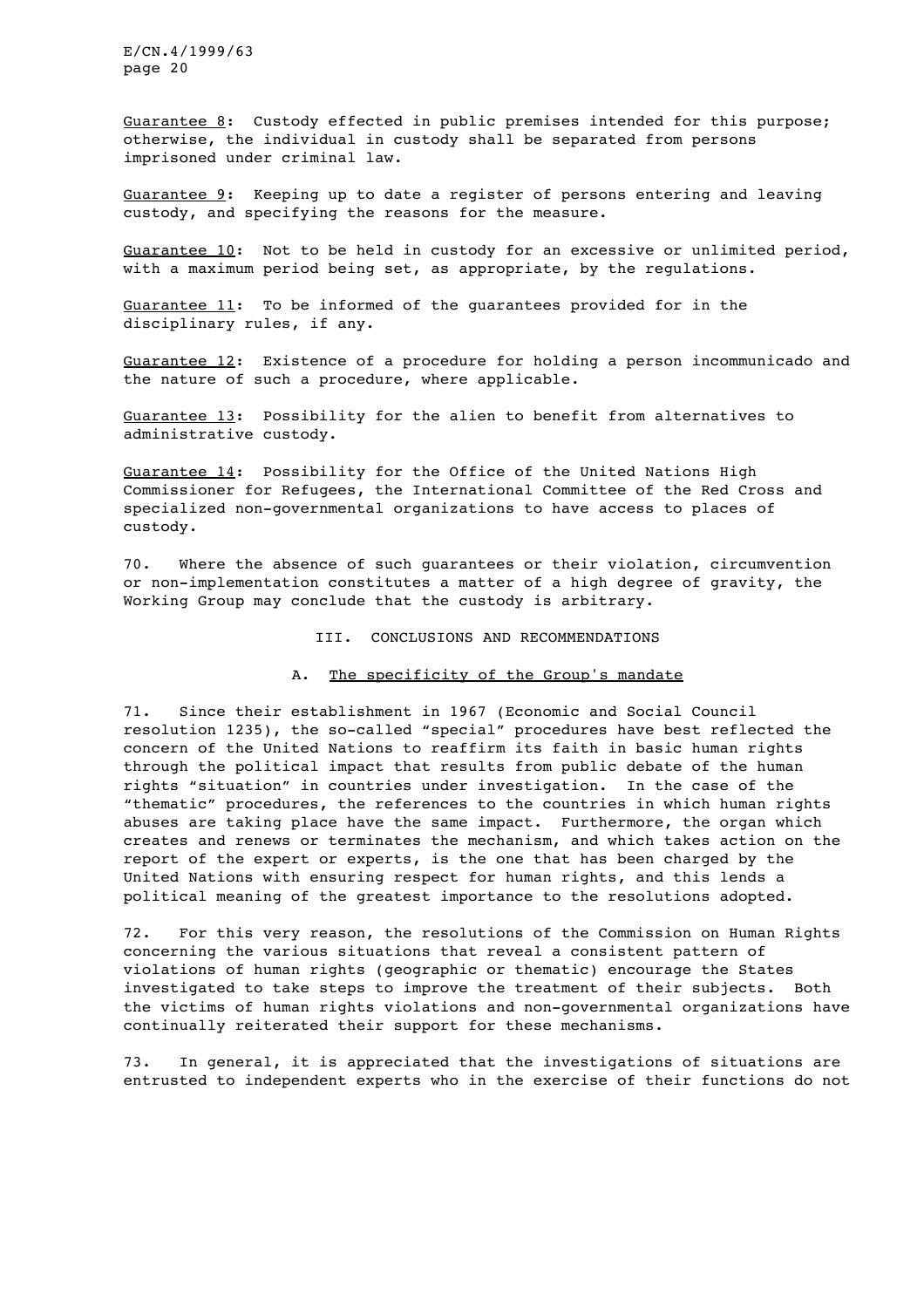depend on their Governments, an approach that has ensured objective analysis of the facts. Moreover, out of this same concern for objectivity, the rapporteurs and working groups have always used an adversarial procedure, hearing both the alleged victims and the State, thus making it possible for the reports to reflect each point of view.

74. Regrettably, these procedures of late have begun to be questioned and weakened, with some States even casting doubt on their usefulness. Such a conception may seriously undermine the interest of the United Nations in situations that reveal a consistent pattern of human rights violations.

75. The Working Group furthermore believes that its specific mandate for "investigating cases" requires a collegiate body, with the participation of experts from different legal backgrounds. The rendering of an "opinion", on a case-by-case basis, as to whether or not an instance of deprivation of liberty is arbitrary would not be feasible without a genuine plural discussion of the facts and interpretation of the domestic laws of all countries of the world.

#### B. Immigrants and asylum seekers

76. In respect of the general guarantees from which immigrants and asylum seekers should be able to benefit, the Working Group refers to its observations in chapter II above, in particular under paragraphs 69 and 70.

77. The legal regime, as applied to immigrants and asylum seekers, in the two countries visited by the Working Group, the United Kingdom and Romania, leans in favour of those immigrants who are "genuine asylum seekers", a status that is to be determined by applying the test of whether such individuals seek to enter the country in fear of prosecution. Romanian law entitles the authorities to allow entry for humanitarian reasons. Cross border movements of people, a phenomenon characterized by its sheer physical manifestation, requires the international community to respond appropriately, by recognizing that the problem has a genuine human dimension.

78. The Working Group recommends that the problem of immigrants and asylum seekers be dealt with by setting out rational criteria for their entry and rehabilitation, and that their detention be resorted to only as a last available measure.

## C. Military justice

79. Once more the Working Group has been confronted with arbitrary acts committed by the military justice in numerous countries. The Working Group shares the reservations expressed in the report of the Special Rapporteur on the independence of judges and lawyers (see E/CN.4/1998/39/Add.1, para. 78) about General Comment No. 13 of the Human Rights Committee. The Special Rapporteur, Mr. Dato Param Cumaraswamy, states, "international law is developing a consensus as to the need to restrict drastically, or even prohibit, this practice".

80. In the light of the foregoing, the Working Group wishes to reiterate the recommendations it formulated in paragraphs 179 and 180 of the report on its mission to Peru (E/CN.4/1999/63/Add.2):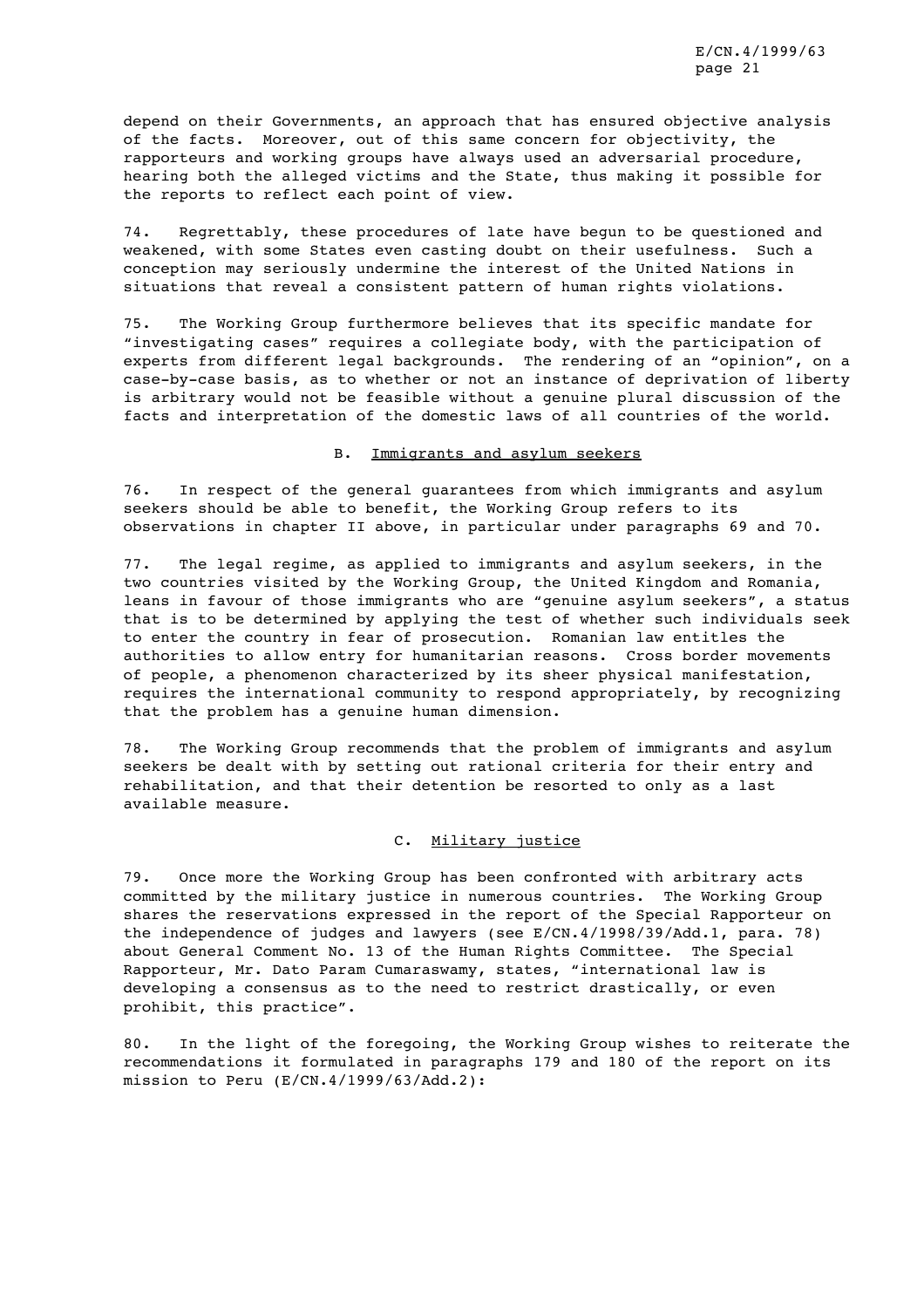> "A joint study which would be carried out with the participation of regional and universal international organizations and all bodies belonging to the United Nations system with a contribution to make, as well as of human rights and lawyers' and judges' organizations, and would lead to an intergovernmental conference aimed at eradicating this form of injustice, is a specific recommendation formulated by the Working Group."

> "The Working Group is of the opinion that, if some form of military justice is to continue to exist, it should observe four rules:

(a) It should be incompetent to try civilians;

(b) It should be incompetent to try military personnel if the victims include civilians;

(c) It should be incompetent to try civilians and military personnel in the event of rebellion, sedition or any offence that jeopardizes or involves risk of jeopardizing a democratic regime; and

(d) It should be prohibited imposing the death penalty under any circumstances."

\* \* \*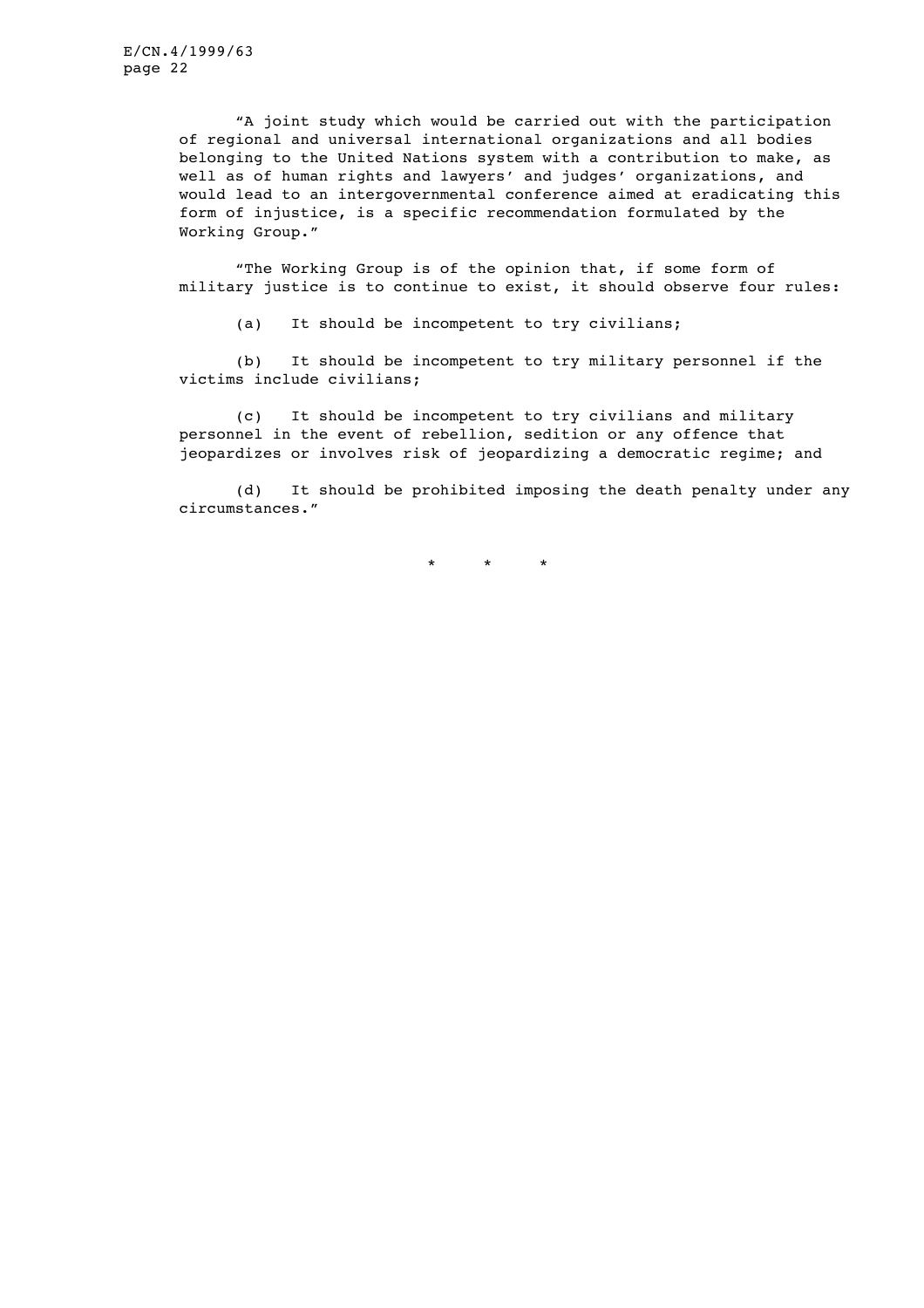#### Annex I

### **STATISTICS**

(Covering the period from January to December 1998. The figures given in parentheses are the corresponding figures from last year's report.)

# A. Cases of detention in which the Working Group adopted an opinion regarding their arbitrary or not arbitrary character

# 1. Cases of detention declared arbitrary

|                                                                               | Female | Male    | Total   |
|-------------------------------------------------------------------------------|--------|---------|---------|
| Cases of detention declared arbitrary<br>falling within category I            | 0(0)   | 12(2)   | 12(2)   |
| Cases of detention declared arbitrary<br>falling within category II           | 1(0)   | 14 (3)  | 15(3)   |
| Cases of detention declared arbitrary<br>falling within category III          | 4 (0)  | 28 (71) | 32 (71) |
| Cases of detention declared arbitrary<br>falling within categories II and III | 0(0)   | 1(4)    | 1(4)    |
| Cases of detention declared arbitrary<br>falling within categories I and II   | 0(0)   | 1(0)    | 1(0)    |
| Total number of cases of detention<br>declared arbitrary                      | 5 (0)  | 56 (80) | 61 (80) |

#### 2. Cases of detention declared not arbitrary

| Female | Male | Total |
|--------|------|-------|
|        |      |       |

# $0 (0) 0 (1) 0 (1)$

# B. Cases which the Working Group decided to file

|                                                                     | Female | Male   | Total            |
|---------------------------------------------------------------------|--------|--------|------------------|
| Cases filed because the person<br>was released, or was not detained | 3 (4)  |        | $10(8)$ $13(12)$ |
| Cases filed because of insufficient<br>information                  | 2 (0)  | 16 (1) | 18 (1)           |